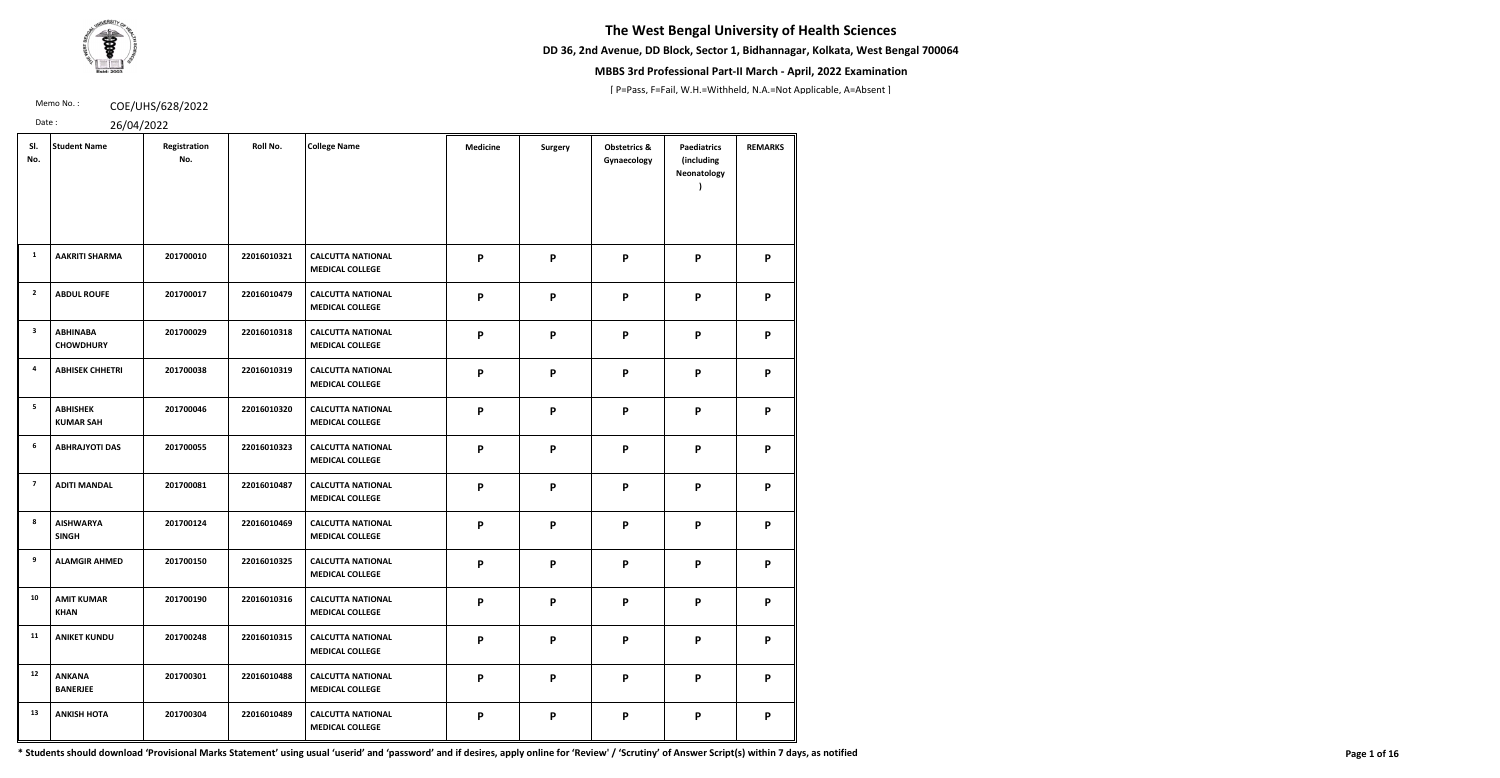**DD 36, 2nd Avenue, DD Block, Sector 1, Bidhannagar, Kolkata, West Bengal 700064**



## **MBBS 3rd Professional Part-II March - April, 2022 Examination**

[ P=Pass, F=Fail, W.H.=Withheld, N.A.=Not Applicable, A=Absent ]

Memo No.: **COE/UHS/628/2022** 

Date : 26/04/2022

| SI.<br>No. | <b>Student Name</b>               | Registration<br>No. | Roll No.    | <b>College Name</b>                                | <b>Medicine</b> | <b>Surgery</b> | <b>Obstetrics &amp;</b><br>Gynaecology | <b>Paediatrics</b><br>(including<br>Neonatology | <b>REMARKS</b> |
|------------|-----------------------------------|---------------------|-------------|----------------------------------------------------|-----------------|----------------|----------------------------------------|-------------------------------------------------|----------------|
| 14         | <b>ANTARA MALI</b>                | 201700352           | 22016010306 | <b>CALCUTTA NATIONAL</b><br><b>MEDICAL COLLEGE</b> | P               | P              | P                                      | P                                               | P              |
| 15         | <b>ANTRA JHA</b>                  | 201700359           | 22016010307 | <b>CALCUTTA NATIONAL</b><br><b>MEDICAL COLLEGE</b> | P               | P              | P                                      | P                                               | P              |
| 16         | <b>ANUSHKA DAS</b>                | 201700384           | 22016010328 | <b>CALCUTTA NATIONAL</b><br><b>MEDICAL COLLEGE</b> | $\mathsf{P}$    | $\mathsf{P}$   | P                                      | $\boldsymbol{\mathsf{P}}$                       | P              |
| 17         | <b>APURVA</b>                     | 201700425           | 22016010324 | <b>CALCUTTA NATIONAL</b><br><b>MEDICAL COLLEGE</b> | P               | P              | P                                      | P                                               | P              |
| 18         | <b>ARBIN TAMANG</b>               | 201700433           | 22016010322 | <b>CALCUTTA NATIONAL</b><br><b>MEDICAL COLLEGE</b> | P               | P              | P                                      | P                                               | P              |
| 19         | <b>ARGHYA DAS</b>                 | 201700451           | 22016010317 | <b>CALCUTTA NATIONAL</b><br><b>MEDICAL COLLEGE</b> | P               | P              | P                                      | P                                               | P              |
| 20         | <b>ARITRA BHAR</b>                | 201700467           | 22016010337 | <b>CALCUTTA NATIONAL</b><br><b>MEDICAL COLLEGE</b> | P               | P              | P                                      | $\boldsymbol{\mathsf{P}}$                       | P              |
| 21         | <b>ARNAB</b><br><b>CHATTERJEE</b> | 201700490           | 22016010314 | <b>CALCUTTA NATIONAL</b><br><b>MEDICAL COLLEGE</b> | P               | P              | P                                      | P                                               | P              |
| 22         | <b>ARNAV MONDAL</b>               | 201700505           | 22016010331 | <b>CALCUTTA NATIONAL</b><br><b>MEDICAL COLLEGE</b> | P               | P              | P                                      | P                                               | P              |
| 23         | <b>ARPAN GHOSH</b>                | 201700509           | 22016010332 | <b>CALCUTTA NATIONAL</b><br><b>MEDICAL COLLEGE</b> | P               | P              | P                                      | P                                               | P              |
| 24         | <b>ARPAN PANJA</b>                | 201700514           | 22016010326 | <b>CALCUTTA NATIONAL</b><br><b>MEDICAL COLLEGE</b> | P               | P              | P                                      | P                                               | P              |
| 25         | <b>ARPAN PURKAIT</b>              | 255420162017        | 22016010327 | <b>CALCUTTA NATIONAL</b><br><b>MEDICAL COLLEGE</b> | P               | P              | P                                      | P                                               | P              |
| 26         | <b>ARSHIYA ISLAM</b>              | 201700538           | 22016010334 | <b>CALCUTTA NATIONAL</b><br><b>MEDICAL COLLEGE</b> | P               | P              | P                                      | P                                               | P              |

\* Students should download 'Provisional Marks Statement' using usual 'userid' and 'password' and if desires, apply online for 'Review' / 'Scrutiny' of Answer Script(s) within 7 days, as notified Page 2 of 16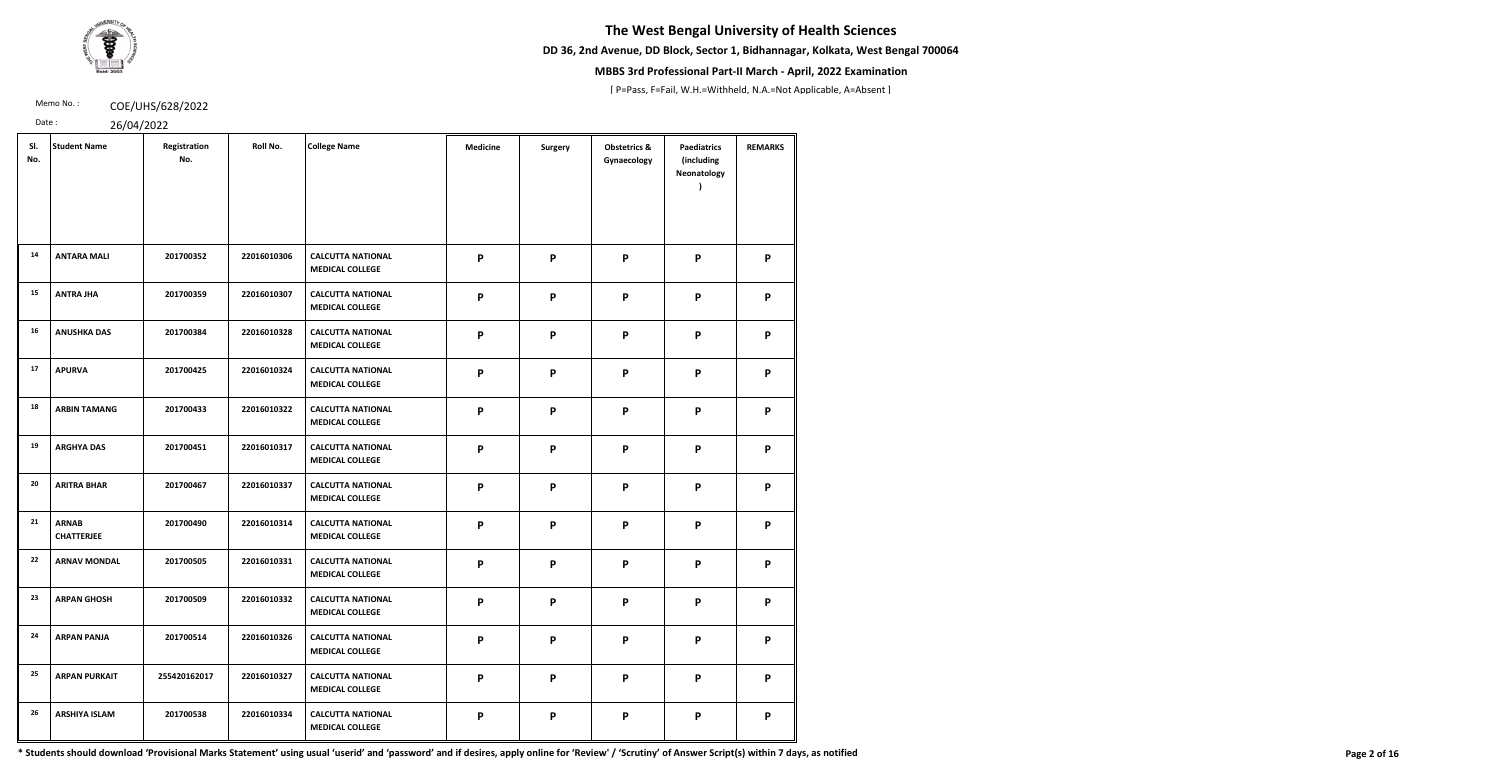**DD 36, 2nd Avenue, DD Block, Sector 1, Bidhannagar, Kolkata, West Bengal 700064**



## **MBBS 3rd Professional Part-II March - April, 2022 Examination**

[ P=Pass, F=Fail, W.H.=Withheld, N.A.=Not Applicable, A=Absent ]

Memo No.: **COE/UHS/628/2022** 

Date : 26/04/2022

| SI.<br>No. | <b>Student Name</b>                       | Registration<br>No. | Roll No.    | <b>College Name</b>                                | <b>Medicine</b> | <b>Surgery</b> | <b>Obstetrics &amp;</b><br>Gynaecology | <b>Paediatrics</b><br>(including<br>Neonatology | <b>REMARKS</b> |
|------------|-------------------------------------------|---------------------|-------------|----------------------------------------------------|-----------------|----------------|----------------------------------------|-------------------------------------------------|----------------|
| 27         | <b>ARUNABHA</b><br><b>DATTA</b>           | 201700544           | 22016010333 | <b>CALCUTTA NATIONAL</b><br><b>MEDICAL COLLEGE</b> | P               | P              | P                                      | P                                               | P              |
| 28         | <b>ARUNI</b><br><b>CHATTERJEE</b>         | 201700550           | 22016010335 | <b>CALCUTTA NATIONAL</b><br><b>MEDICAL COLLEGE</b> | P               | P              | P                                      | P                                               | P              |
| 29         | <b>ARUNIMA PATRA</b>                      | 201700554           | 22016010342 | <b>CALCUTTA NATIONAL</b><br><b>MEDICAL COLLEGE</b> | P               | P              | $\boldsymbol{\mathsf{P}}$              | P                                               | P              |
| 30         | <b>ASGHAR NAWAZ</b>                       | 201700566           | 22016010344 | <b>CALCUTTA NATIONAL</b><br><b>MEDICAL COLLEGE</b> | P               | P              | P                                      | P                                               | P              |
| 31         | <b>ASHWINI KUMAR</b><br><b>SHRIVASTAV</b> | 201700591           | 22016010338 | <b>CALCUTTA NATIONAL</b><br><b>MEDICAL COLLEGE</b> | P               | P              | P                                      | P                                               | P              |
| 32         | <b>ATISH KUMAR</b><br><b>SARKAR</b>       | 201700619           | 22016010300 | <b>CALCUTTA NATIONAL</b><br><b>MEDICAL COLLEGE</b> | P               | P              | $\boldsymbol{\mathsf{P}}$              | P                                               | P              |
| 33         | <b>ATRAYEE</b><br><b>CHAKRABORTY</b>      | 201700620           | 22016010301 | <b>CALCUTTA NATIONAL</b><br><b>MEDICAL COLLEGE</b> | P               | P              | $\boldsymbol{\mathsf{P}}$              | P                                               | P              |
| 34         | <b>ATREYA PAHARI</b>                      | 201700623           | 22016010302 | <b>CALCUTTA NATIONAL</b><br><b>MEDICAL COLLEGE</b> | P               | P              | P                                      | P                                               | P              |
| 35         | <b>AVINABA</b><br><b>MONDAL</b>           | 201700634           | 22016010329 | <b>CALCUTTA NATIONAL</b><br><b>MEDICAL COLLEGE</b> | P               | P              | P                                      | P                                               | P              |
| 36         | <b>AYENDRI KABIRAJ</b>                    | 201700647           | 22016010330 | <b>CALCUTTA NATIONAL</b><br><b>MEDICAL COLLEGE</b> | P               | P              | P                                      | P                                               | P              |
| 37         | <b>AYONTIKA</b><br><b>SARKAR</b>          | 201700652           | 22016010336 | <b>CALCUTTA NATIONAL</b><br><b>MEDICAL COLLEGE</b> | P               | P              | P                                      | P                                               | P              |
| 38         | <b>BAISALI DUTTA</b>                      | 201700667           | 22016010345 | <b>CALCUTTA NATIONAL</b><br><b>MEDICAL COLLEGE</b> | P               | P              | P                                      | P                                               | P              |
| 39         | <b>BARNALI</b><br><b>MONDAL</b>           | 201700689           | 22016010343 | <b>CALCUTTA NATIONAL</b><br><b>MEDICAL COLLEGE</b> | P               | P              | P                                      | P                                               | P              |

\* Students should download 'Provisional Marks Statement' using usual 'userid' and 'password' and if desires, apply online for 'Review' / 'Scrutiny' of Answer Script(s) within 7 days, as notified Page 3 of 16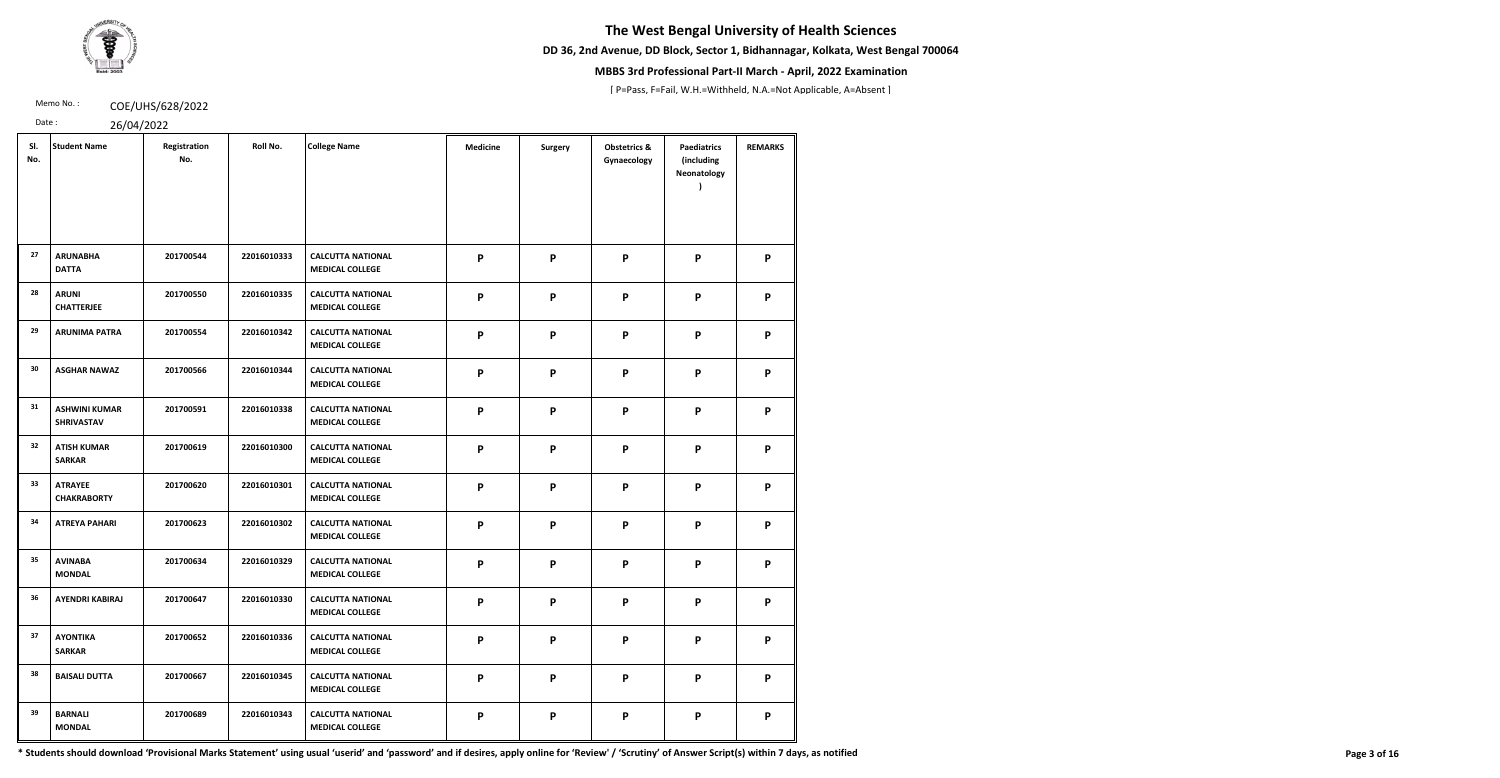**DD 36, 2nd Avenue, DD Block, Sector 1, Bidhannagar, Kolkata, West Bengal 700064**



## **MBBS 3rd Professional Part-II March - April, 2022 Examination**

[ P=Pass, F=Fail, W.H.=Withheld, N.A.=Not Applicable, A=Absent ]

Memo No.: **COE/UHS/628/2022** 

Date : 26/04/2022

|  | 20101 |  |
|--|-------|--|

| SI.<br>No. | <b>Student Name</b>                   | Registration<br>No. | Roll No.    | <b>College Name</b>                                | <b>Medicine</b> | <b>Surgery</b> | <b>Obstetrics &amp;</b><br>Gynaecology | <b>Paediatrics</b><br>(including<br>Neonatology | <b>REMARKS</b> |
|------------|---------------------------------------|---------------------|-------------|----------------------------------------------------|-----------------|----------------|----------------------------------------|-------------------------------------------------|----------------|
| 40         | <b>BISHAL</b><br><b>MAZUMDAR</b>      | 201700762           | 22016010299 | <b>CALCUTTA NATIONAL</b><br><b>MEDICAL COLLEGE</b> | P               | P              | P                                      | P                                               | P              |
| 41         | <b>BUDHYADEB</b><br><b>GAIN</b>       | 201700783           | 22016010305 | <b>CALCUTTA NATIONAL</b><br><b>MEDICAL COLLEGE</b> | P               | P              | P                                      | P                                               | P              |
| 42         | <b>CHITRAN</b><br><b>CHAKRABORTTY</b> | 201700820           | 22016010347 | <b>CALCUTTA NATIONAL</b><br><b>MEDICAL COLLEGE</b> | P               | P              | P                                      | P                                               | P              |
| 43         | <b>DEBANGSHU</b><br><b>KARMAKAR</b>   | 201700851           | 22016010340 | <b>CALCUTTA NATIONAL</b><br><b>MEDICAL COLLEGE</b> | P               | P              | P                                      | P                                               | P              |
| 44         | <b>DEBLINA PAN</b>                    | 201700897           | 22016010492 | <b>CALCUTTA NATIONAL</b><br><b>MEDICAL COLLEGE</b> | $\mathsf{P}$    | P              | P                                      | P                                               | P              |
| 45         | <b>DEBOLINA</b><br><b>CHATTERJEE</b>  | 201700909           | 22016010494 | <b>CALCUTTA NATIONAL</b><br><b>MEDICAL COLLEGE</b> | P               | P              | P                                      | P                                               | P              |
| 46         | <b>DEBOSMITA ROY</b>                  | 201700913           | 22016010483 | <b>CALCUTTA NATIONAL</b><br><b>MEDICAL COLLEGE</b> | P               | P              | P                                      | P                                               | P              |
| 47         | <b>DEBRAJ ACHARYA</b>                 | 201700917           | 22016010484 | <b>CALCUTTA NATIONAL</b><br><b>MEDICAL COLLEGE</b> | P               | P              | P                                      | P                                               | P              |
| 48         | <b>DECHEN TENZIN</b><br><b>TULGO</b>  | 201700922           | 22016010485 | <b>CALCUTTA NATIONAL</b><br><b>MEDICAL COLLEGE</b> | P               | P              | P                                      | P                                               | P              |
| 49         | <b>DIPANJAN SAHA</b>                  | 201700963           | 22016010339 | <b>CALCUTTA NATIONAL</b><br><b>MEDICAL COLLEGE</b> | P               | P              | P                                      | P                                               | P              |
| 50         | <b>DITIPRIYA RAHA</b>                 | 201700996           | 22016010341 | <b>CALCUTTA NATIONAL</b><br><b>MEDICAL COLLEGE</b> | P               | P              | P                                      | P                                               | P              |
| 51         | <b>DIYA MANDAL</b>                    | 201701000           | 22016010472 | <b>CALCUTTA NATIONAL</b><br><b>MEDICAL COLLEGE</b> | P               | P              | P                                      | P                                               | P              |
| 52         | <b>ESHA DAS</b>                       | 201701032           | 22016010351 | <b>CALCUTTA NATIONAL</b><br><b>MEDICAL COLLEGE</b> | P               | P              | P                                      | P                                               | P              |

\* Students should download 'Provisional Marks Statement' using usual 'userid' and 'password' and if desires, apply online for 'Review' / 'Scrutiny' of Answer Script(s) within 7 days, as notified Page 4 of 16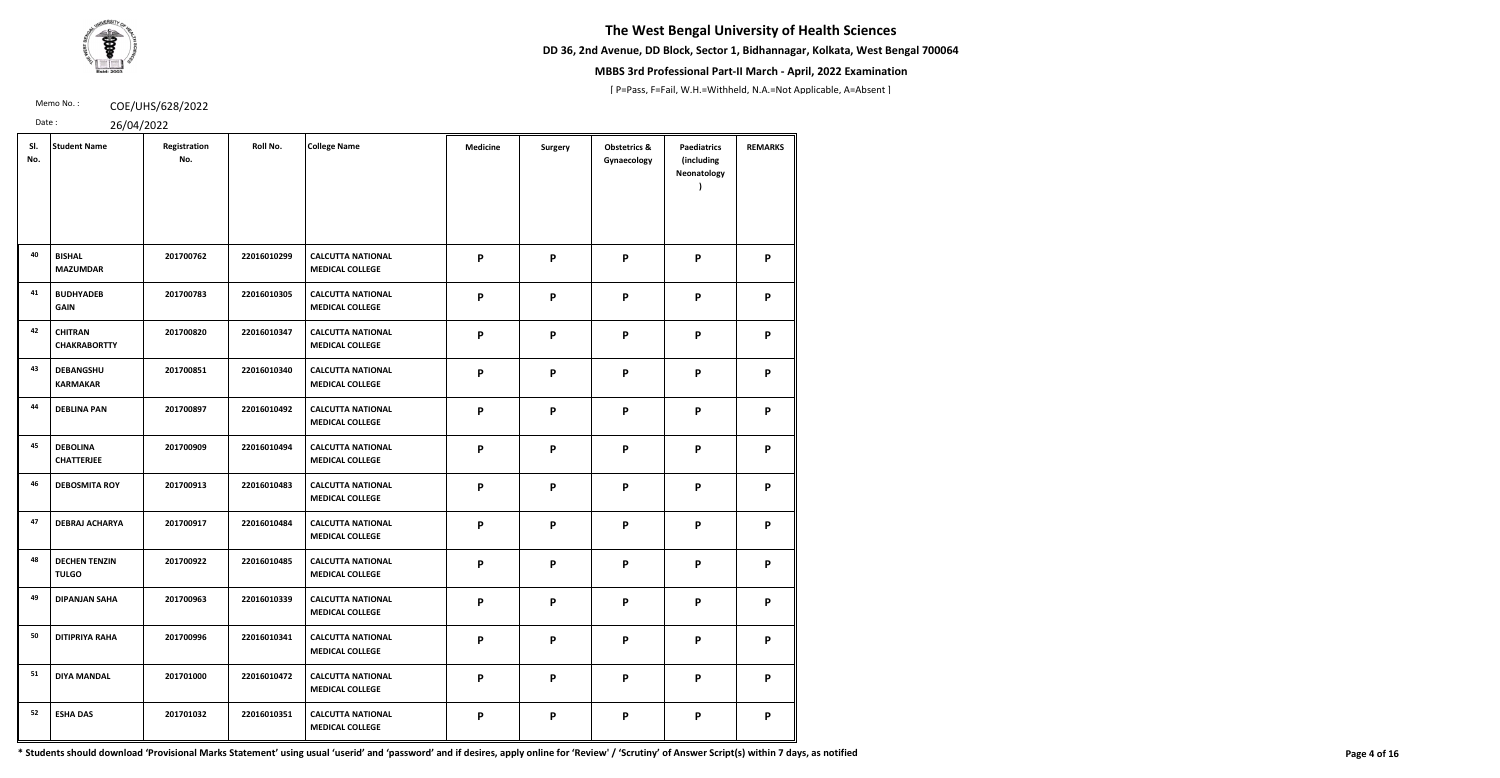**DD 36, 2nd Avenue, DD Block, Sector 1, Bidhannagar, Kolkata, West Bengal 700064**



## **MBBS 3rd Professional Part-II March - April, 2022 Examination**

[ P=Pass, F=Fail, W.H.=Withheld, N.A.=Not Applicable, A=Absent ]

Memo No.: **COE/UHS/628/2022** 

Date : 26/04/2022

| 2001212222 |  |  |  |
|------------|--|--|--|

| SI.<br>No. | <b>Student Name</b>                     | Registration<br>No. | Roll No.    | <b>College Name</b>                                | <b>Medicine</b> | <b>Surgery</b> | <b>Obstetrics &amp;</b><br>Gynaecology | <b>Paediatrics</b><br>(including<br>Neonatology | <b>REMARKS</b> |
|------------|-----------------------------------------|---------------------|-------------|----------------------------------------------------|-----------------|----------------|----------------------------------------|-------------------------------------------------|----------------|
| 53         | <b>GAURAV MISHRA</b>                    | 201701057           | 22016010480 | <b>CALCUTTA NATIONAL</b><br><b>MEDICAL COLLEGE</b> | P               | P              | P                                      | P                                               | P              |
| 54         | <b>GHAUSIA</b><br><b>MUSHFIQUA</b>      | 201701061           | 22016010481 | <b>CALCUTTA NATIONAL</b><br><b>MEDICAL COLLEGE</b> | P               | P              | P                                      | P                                               | P              |
| 55         | <b>GOPAL GARAI</b>                      | 201701068           | 22016010348 | <b>CALCUTTA NATIONAL</b><br><b>MEDICAL COLLEGE</b> | P               | P              | P                                      | P                                               | P              |
| 56         | <b>GOURAV GHOSH</b>                     | 201701075           | 22016010349 | <b>CALCUTTA NATIONAL</b><br><b>MEDICAL COLLEGE</b> | P               | P              | P                                      | P                                               | P              |
| 57         | <b>HARSHWARDHA</b><br><b>N BHARDWAJ</b> | 201701101           | 22016010346 | <b>CALCUTTA NATIONAL</b><br><b>MEDICAL COLLEGE</b> | F               | P              | P                                      | P                                               | F              |
| 58         | <b>JAHANGIR ALAM</b>                    | 201701188           | 22016010482 | <b>CALCUTTA NATIONAL</b><br><b>MEDICAL COLLEGE</b> | P               | P              | P                                      | P                                               | P              |
| 59         | <b>JAWERIA</b><br><b>MAHREEN</b>        | 201701193           | 22016010350 | <b>CALCUTTA NATIONAL</b><br><b>MEDICAL COLLEGE</b> | P               | P              | P                                      | P                                               | P              |
| 60         | <b>KAHKASHAN</b><br><b>SHABNAM</b>      | 201701272           | 22016010358 | <b>CALCUTTA NATIONAL</b><br><b>MEDICAL COLLEGE</b> | P               | P              | P                                      | P                                               | P              |
| 61         | <b>KAUSIK NANDY</b>                     | 201701321           | 22016010470 | <b>CALCUTTA NATIONAL</b><br><b>MEDICAL COLLEGE</b> | P               | P              | P                                      | P                                               | P              |
| 62         | <b>KAUSTAV</b><br><b>KARMAKAR</b>       | 201701323           | 22016010471 | <b>CALCUTTA NATIONAL</b><br><b>MEDICAL COLLEGE</b> | P               | P              | P                                      | P                                               | P              |
| 63         | <b>KISHAN OJHA</b>                      | 201701349           | 22016010486 | <b>CALCUTTA NATIONAL</b><br><b>MEDICAL COLLEGE</b> | P               | P              | P                                      | P                                               | P              |
| 64         | <b>LAVISHA</b><br><b>HANSDA</b>         | 290920162017        | 22016010363 | <b>CALCUTTA NATIONAL</b><br><b>MEDICAL COLLEGE</b> | $\mathsf{F}$    | P              | P                                      | $\mathsf{F}$                                    | F              |
| 65         | <b>LHAMU LAMA</b>                       | 201701410           | 22016010364 | <b>CALCUTTA NATIONAL</b><br><b>MEDICAL COLLEGE</b> | P               | P              | P                                      | P                                               | P              |

\* Students should download 'Provisional Marks Statement' using usual 'userid' and 'password' and if desires, apply online for 'Review' / 'Scrutiny' of Answer Script(s) within 7 days, as notified Page 5 of 16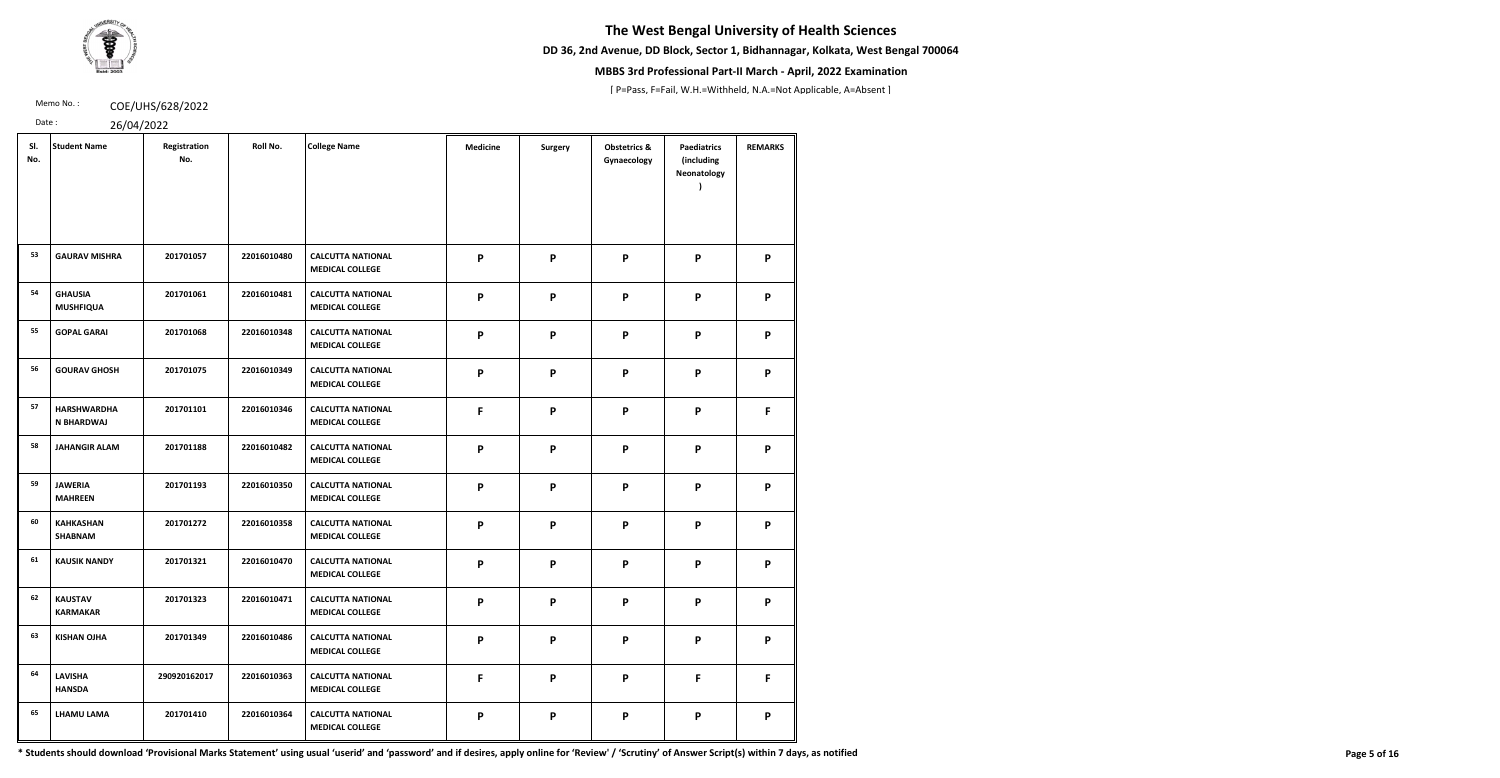**DD 36, 2nd Avenue, DD Block, Sector 1, Bidhannagar, Kolkata, West Bengal 700064**



## **MBBS 3rd Professional Part-II March - April, 2022 Examination**

[ P=Pass, F=Fail, W.H.=Withheld, N.A.=Not Applicable, A=Absent ]

Memo No.: **COE/UHS/628/2022** 

Date : 26/04/2022

|  | 20/201/2022 |  |
|--|-------------|--|

| SI.<br>No. | <b>Student Name</b>                   | Registration<br>No. | Roll No.    | <b>College Name</b>                                | <b>Medicine</b>           | <b>Surgery</b> | <b>Obstetrics &amp;</b><br>Gynaecology | <b>Paediatrics</b><br>(including<br>Neonatology | <b>REMARKS</b> |
|------------|---------------------------------------|---------------------|-------------|----------------------------------------------------|---------------------------|----------------|----------------------------------------|-------------------------------------------------|----------------|
| 66         | <b>MADHURIMA</b><br><b>LAHIRI</b>     | 201701451           | 22016010355 | <b>CALCUTTA NATIONAL</b><br><b>MEDICAL COLLEGE</b> | H                         | H              | P                                      | P                                               | P              |
| 67         | <b>MANASMUKUL</b><br><b>BANERJEE</b>  | 201701512           | 22016010352 | <b>CALCUTTA NATIONAL</b><br><b>MEDICAL COLLEGE</b> | $\boldsymbol{\mathsf{P}}$ | P              | P                                      | P                                               | P              |
| 68         | <b>MANORAMA</b><br><b>CHAKRABARTY</b> | 201701547           | 22016010373 | <b>CALCUTTA NATIONAL</b><br><b>MEDICAL COLLEGE</b> | $\boldsymbol{\mathsf{P}}$ | P              | P                                      | P                                               | P              |
| 69         | <b>MD ARMAN ALI</b>                   | 201701570           | 22016010360 | <b>CALCUTTA NATIONAL</b><br><b>MEDICAL COLLEGE</b> | $\boldsymbol{\mathsf{P}}$ | $\mathsf{P}$   | P                                      | $\boldsymbol{\mathsf{P}}$                       | P              |
| 70         | <b>MD FARUQUE</b>                     | 079720112012        | 22016020361 | <b>CALCUTTA NATIONAL</b><br><b>MEDICAL COLLEGE</b> | N.A.                      | P              | P                                      | N.A.                                            |                |
| 71         | <b>MD HEFJUR</b><br><b>ALAM</b>       | 201701575           | 22016010357 | <b>CALCUTTA NATIONAL</b><br><b>MEDICAL COLLEGE</b> | $\boldsymbol{\mathsf{P}}$ | P              | P                                      | $\mathsf{P}$                                    | P              |
| 72         | <b>MD NABAB ALI</b>                   | 201701592           | 22016010353 | <b>CALCUTTA NATIONAL</b><br><b>MEDICAL COLLEGE</b> | $\boldsymbol{\mathsf{P}}$ | P              | P                                      | $\boldsymbol{\mathsf{P}}$                       | P              |
| 73         | <b>MD NASIRUDDIN</b><br><b>SAIKH</b>  | 201701593           | 22016010354 | <b>CALCUTTA NATIONAL</b><br><b>MEDICAL COLLEGE</b> | $\boldsymbol{\mathsf{P}}$ | $\mathsf{P}$   | $\boldsymbol{\mathsf{P}}$              | P                                               | P              |
| 74         | <b>MD SHAMSHAD</b><br><b>ALAM</b>     | 201701614           | 22016010356 | <b>CALCUTTA NATIONAL</b><br><b>MEDICAL COLLEGE</b> | $\boldsymbol{\mathsf{P}}$ | P              | P                                      | $\boldsymbol{\mathsf{P}}$                       | P              |
| 75         | <b>MEGHA MEENA</b>                    | 201701628           | 22016010375 | <b>CALCUTTA NATIONAL</b><br><b>MEDICAL COLLEGE</b> | P                         | P              | P                                      | P                                               | P              |
| 76         | <b>MEHALI NANDI</b>                   | 201701637           | 22016010376 | <b>CALCUTTA NATIONAL</b><br><b>MEDICAL COLLEGE</b> | P                         | P              | P                                      | P                                               | P              |
| 77         | <b>MOSARAF</b><br><b>HOSEN MONDAL</b> | 201701713           | 22016010359 | <b>CALCUTTA NATIONAL</b><br><b>MEDICAL COLLEGE</b> | P                         | P              | P                                      | P                                               | P              |
| 78         | <b>MOUMITA DEY</b>                    | 201701726           | 22016010362 | <b>CALCUTTA NATIONAL</b><br><b>MEDICAL COLLEGE</b> | P                         | P              | P                                      | P                                               | P              |

\* Students should download 'Provisional Marks Statement' using usual 'userid' and 'password' and if desires, apply online for 'Review' / 'Scrutiny' of Answer Script(s) within 7 days, as notified Page 6 of 16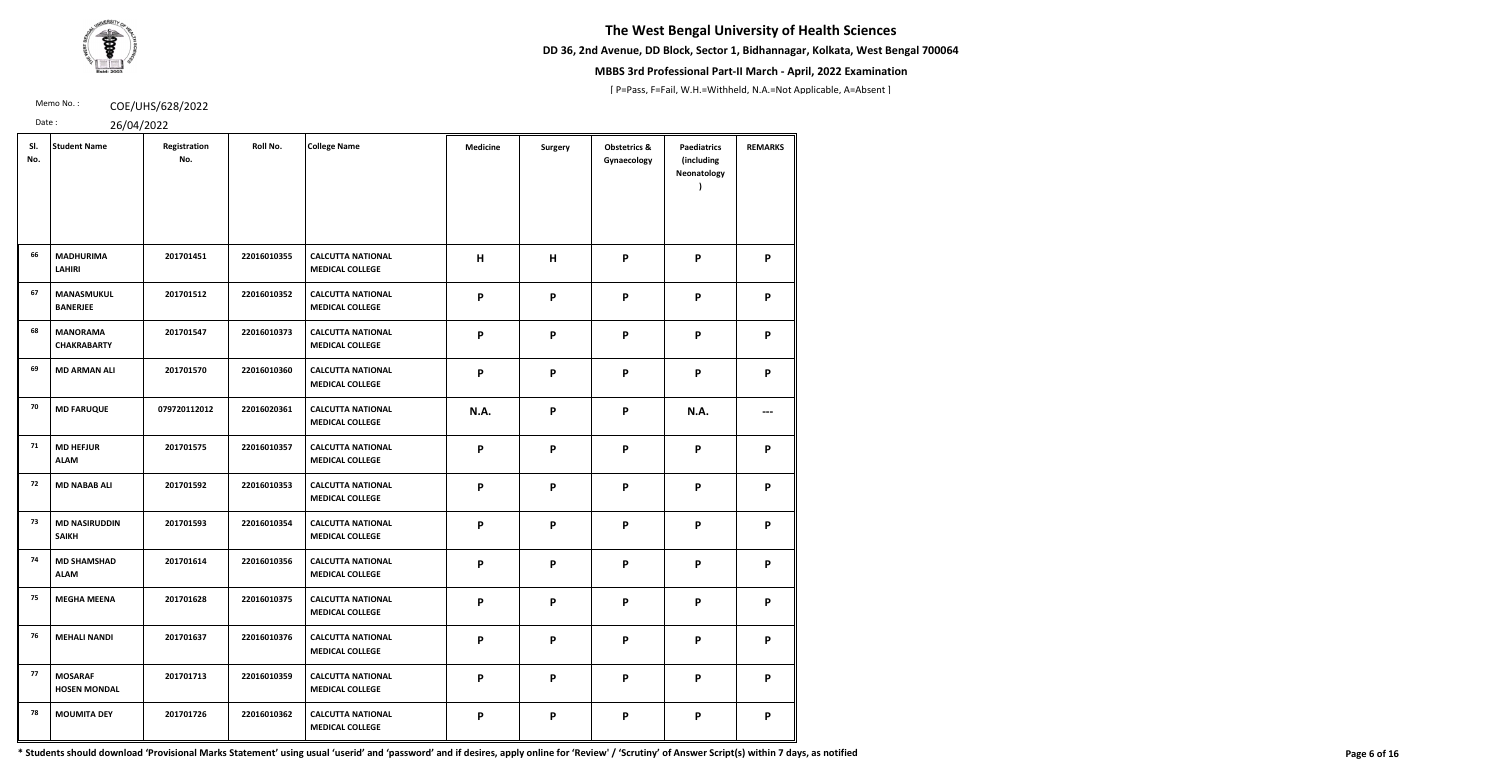**DD 36, 2nd Avenue, DD Block, Sector 1, Bidhannagar, Kolkata, West Bengal 700064**



## **MBBS 3rd Professional Part-II March - April, 2022 Examination**

[ P=Pass, F=Fail, W.H.=Withheld, N.A.=Not Applicable, A=Absent ]

Memo No.: **COE/UHS/628/2022** 

Date : 26/04/2022

|  | 20101 |  |
|--|-------|--|

| SI.<br>No. | <b>Student Name</b>                 | Registration<br>No. | Roll No.    | <b>College Name</b>                                | <b>Medicine</b>           | <b>Surgery</b> | <b>Obstetrics &amp;</b><br>Gynaecology | <b>Paediatrics</b><br>(including<br>Neonatology | <b>REMARKS</b> |
|------------|-------------------------------------|---------------------|-------------|----------------------------------------------------|---------------------------|----------------|----------------------------------------|-------------------------------------------------|----------------|
| 79         | <b>MRINMOY MAJI</b>                 | 355320142015        | 22016010391 | <b>CALCUTTA NATIONAL</b><br><b>MEDICAL COLLEGE</b> | P                         | P              | P                                      | P                                               | P              |
| 80         | <b>MUKESH KUMAR</b><br><b>SAROJ</b> | 355420142015        | 22016030381 | <b>CALCUTTA NATIONAL</b><br><b>MEDICAL COLLEGE</b> | F                         | F              | <b>N.A.</b>                            | <b>N.A.</b>                                     |                |
| 81         | <b>NAMRATAK</b><br><b>BUDDHADEV</b> | 292920162017        | 22016030368 | <b>CALCUTTA NATIONAL</b><br><b>MEDICAL COLLEGE</b> | P                         | <b>N.A.</b>    | N.A.                                   | <b>N.A.</b>                                     |                |
| 82         | <b>NASREEN NAHAR</b>                | 201701832           | 22016010365 | <b>CALCUTTA NATIONAL</b><br><b>MEDICAL COLLEGE</b> | P                         | P              | $\boldsymbol{\mathsf{P}}$              | P                                               | P              |
| 83         | <b>NGAWANG</b><br><b>TSHERING</b>   | 201704706           | 22016010366 | <b>CALCUTTA NATIONAL</b><br><b>MEDICAL COLLEGE</b> | F                         | P              | $\mathsf{P}$                           | $\mathsf{P}$                                    | F              |
| 84         | <b>NIDHI SONI</b>                   | 201701865           | 22016010367 | <b>CALCUTTA NATIONAL</b><br><b>MEDICAL COLLEGE</b> | $\boldsymbol{\mathsf{P}}$ | P              | $\boldsymbol{\mathsf{P}}$              | P                                               | P              |
| 85         | <b>NILESH KUMAR</b><br><b>SINGH</b> | 293420162017        | 22016010403 | <b>CALCUTTA NATIONAL</b><br><b>MEDICAL COLLEGE</b> | $\boldsymbol{\mathsf{P}}$ | P              | $\boldsymbol{\mathsf{P}}$              | P                                               | P              |
| 86         | <b>NITISHA YADAV</b>                | 201701908           | 22016010379 | <b>CALCUTTA NATIONAL</b><br><b>MEDICAL COLLEGE</b> | P                         | P              | P                                      | P                                               | P              |
| 87         | <b>OLYUL HASNAT</b>                 | 201701930           | 22016010374 | <b>CALCUTTA NATIONAL</b><br><b>MEDICAL COLLEGE</b> | P                         | P              | P                                      | P                                               | P              |
| 88         | <b>PAHALAN SAREN</b>                | 201701939           | 22016010369 | <b>CALCUTTA NATIONAL</b><br><b>MEDICAL COLLEGE</b> | P                         | F              | P                                      | F                                               | F              |
| 89         | <b>PANKAJ</b>                       | 201701960           | 22016010370 | <b>CALCUTTA NATIONAL</b><br><b>MEDICAL COLLEGE</b> | $\boldsymbol{\mathsf{P}}$ | P              | $\boldsymbol{\mathsf{P}}$              | P                                               | P              |
| 90         | <b>PARWAZ PASHA</b>                 | 201701995           | 22016010371 | <b>CALCUTTA NATIONAL</b><br><b>MEDICAL COLLEGE</b> | P                         | P              | P                                      | P                                               | P              |
| 91         | <b>PAVEL SARKAR</b>                 | 201701998           | 22016010372 | <b>CALCUTTA NATIONAL</b><br><b>MEDICAL COLLEGE</b> | P                         | P              | $\boldsymbol{\mathsf{P}}$              | P                                               | P              |

\* Students should download 'Provisional Marks Statement' using usual 'userid' and 'password' and if desires, apply online for 'Review' / 'Scrutiny' of Answer Script(s) within 7 days, as notified Page 7 of 16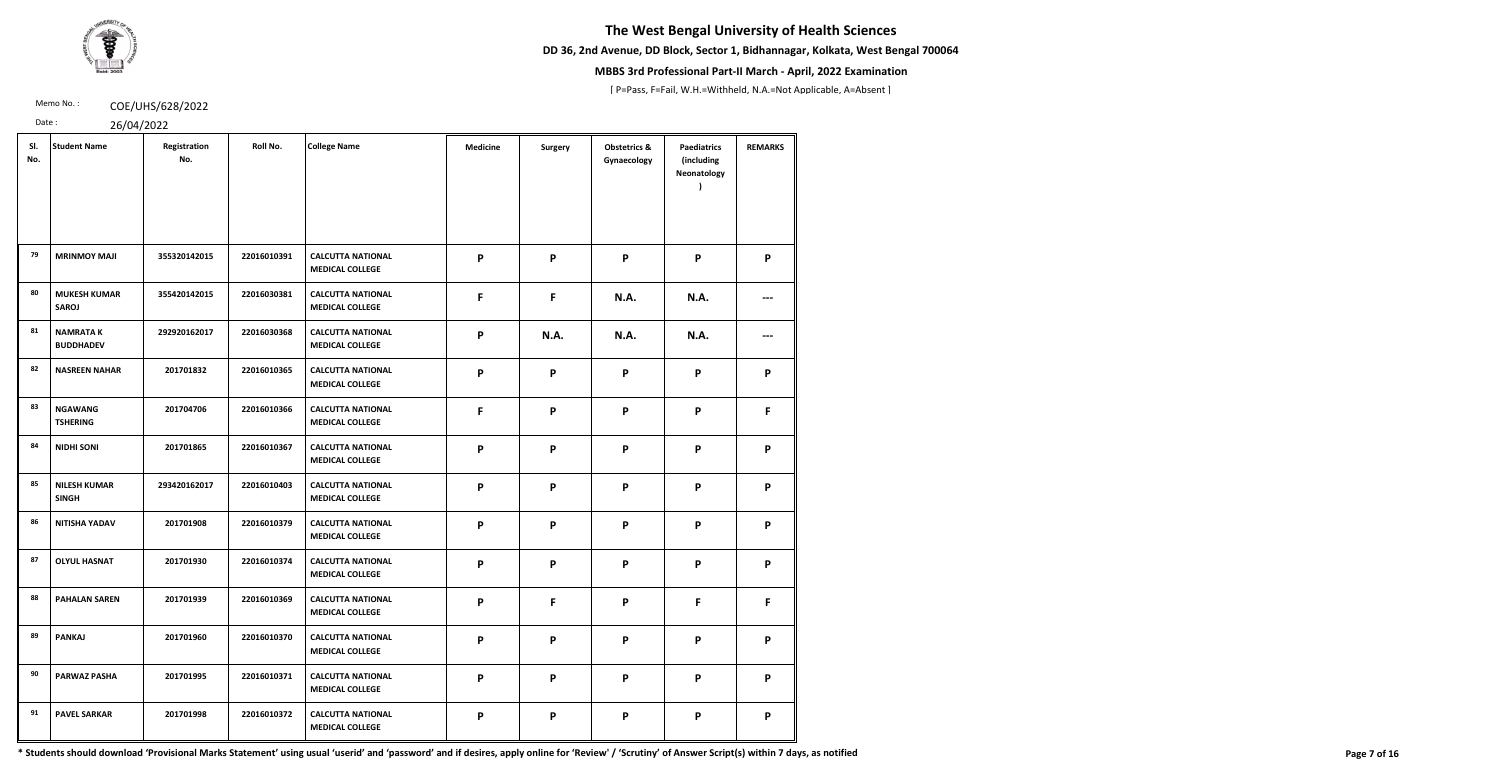**DD 36, 2nd Avenue, DD Block, Sector 1, Bidhannagar, Kolkata, West Bengal 700064**



## **MBBS 3rd Professional Part-II March - April, 2022 Examination**

[ P=Pass, F=Fail, W.H.=Withheld, N.A.=Not Applicable, A=Absent ]

Memo No.: **COE/UHS/628/2022** 

Date : 26/04/2022

| SI.<br>No. | <b>Student Name</b>                  | Registration<br>No. | Roll No.    | <b>College Name</b>                                | <b>Medicine</b>           | <b>Surgery</b>            | <b>Obstetrics &amp;</b><br>Gynaecology | <b>Paediatrics</b><br>(including<br>Neonatology | <b>REMARKS</b> |
|------------|--------------------------------------|---------------------|-------------|----------------------------------------------------|---------------------------|---------------------------|----------------------------------------|-------------------------------------------------|----------------|
| 92         | <b>PIYALI DAS</b>                    | 201702029           | 22016010395 | <b>CALCUTTA NATIONAL</b><br><b>MEDICAL COLLEGE</b> | P                         | $\boldsymbol{\mathsf{P}}$ | P                                      | P                                               | P              |
| 93         | <b>POOJA ROY</b>                     | 201702043           | 22016010396 | <b>CALCUTTA NATIONAL</b><br><b>MEDICAL COLLEGE</b> | P                         | P                         | P                                      | P                                               | P              |
| 94         | POOJA TAMANG                         | 201702044           | 22016010397 | <b>CALCUTTA NATIONAL</b><br><b>MEDICAL COLLEGE</b> | P                         | P                         | P                                      | P                                               | P              |
| 95         | <b>POULOMI DAS</b>                   | 201702055           | 22016010404 | <b>CALCUTTA NATIONAL</b><br><b>MEDICAL COLLEGE</b> | P                         | $\boldsymbol{\mathsf{P}}$ | P                                      | P                                               | P              |
| 96         | <b>PRAKRITI</b><br><b>CHAUDHURI</b>  | 201702084           | 22016010389 | <b>CALCUTTA NATIONAL</b><br><b>MEDICAL COLLEGE</b> | P                         | $\boldsymbol{\mathsf{P}}$ | P                                      | P                                               | P              |
| 97         | <b>PRATIMAN</b><br><b>CHANDRA</b>    | 201702116           | 22016010377 | <b>CALCUTTA NATIONAL</b><br><b>MEDICAL COLLEGE</b> | P                         | $\boldsymbol{\mathsf{P}}$ | P                                      | P                                               | P              |
| 98         | <b>PRATITI</b><br><b>MUKHERJEE</b>   | 201702118           | 22016010378 | <b>CALCUTTA NATIONAL</b><br><b>MEDICAL COLLEGE</b> | P                         | P                         | P                                      | P                                               | P              |
| 99         | <b>PREETAM</b><br><b>MONDAL</b>      | 593320152016        | 22016010380 | <b>CALCUTTA NATIONAL</b><br><b>MEDICAL COLLEGE</b> | P                         | $\boldsymbol{\mathsf{P}}$ | P                                      | P                                               | P              |
| 100        | <b>PROBIR KUMAR</b><br><b>BISWAS</b> | 356620142015        | 22016020392 | <b>CALCUTTA NATIONAL</b><br><b>MEDICAL COLLEGE</b> | F                         | F                         | F                                      | F                                               |                |
| 101        | <b>PUJA MAITI</b>                    | 201702205           | 22016010402 | <b>CALCUTTA NATIONAL</b><br><b>MEDICAL COLLEGE</b> | P                         | P                         | P                                      | P                                               | P              |
| 102        | <b>PURNAA</b><br><b>MANDAL</b>       | 201702222           | 22016010382 | <b>CALCUTTA NATIONAL</b><br><b>MEDICAL COLLEGE</b> | P                         | P                         | P                                      | P                                               | P              |
| 103        | <b>RAHUL SHARMA</b>                  | 201702256           | 22016010390 | <b>CALCUTTA NATIONAL</b><br><b>MEDICAL COLLEGE</b> | P                         | $\boldsymbol{\mathsf{P}}$ | P                                      | P                                               | P              |
| 104        | <b>RAJ KUMAR</b><br><b>GUPTA</b>     | 201702260           | 22016010411 | <b>CALCUTTA NATIONAL</b><br><b>MEDICAL COLLEGE</b> | $\boldsymbol{\mathsf{P}}$ | $\boldsymbol{\mathsf{P}}$ | P                                      | P                                               | P              |

\* Students should download 'Provisional Marks Statement' using usual 'userid' and 'password' and if desires, apply online for 'Review' / 'Scrutiny' of Answer Script(s) within 7 days, as notified Page 8 of 16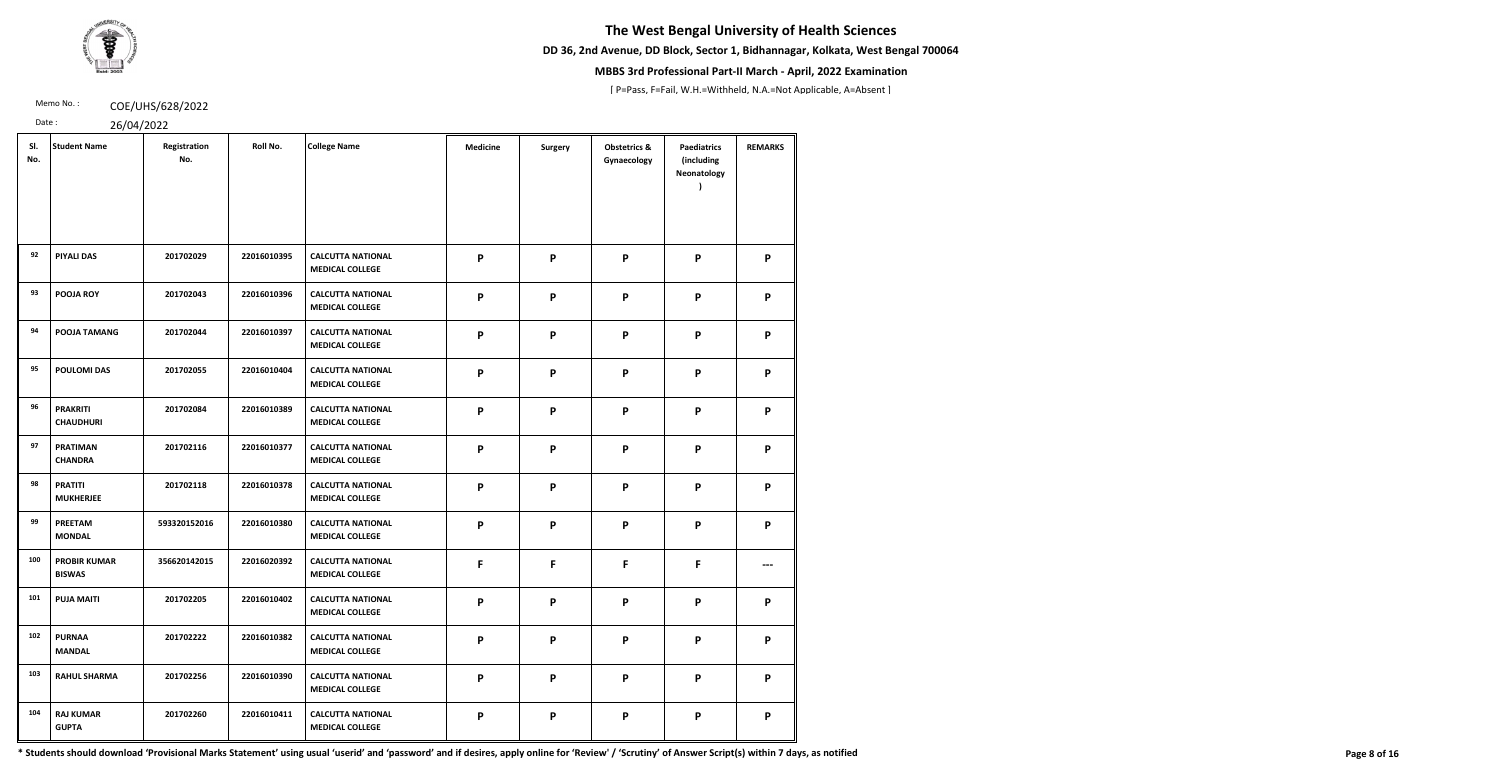**DD 36, 2nd Avenue, DD Block, Sector 1, Bidhannagar, Kolkata, West Bengal 700064**



## **MBBS 3rd Professional Part-II March - April, 2022 Examination**

[ P=Pass, F=Fail, W.H.=Withheld, N.A.=Not Applicable, A=Absent ]

Memo No.: **COE/UHS/628/2022** 

Date : 26/04/2022

|  | 20/201/2022 |
|--|-------------|

| SI.<br>No. | <b>Student Name</b>                  | Registration<br>No. | Roll No.    | <b>College Name</b>                                | <b>Medicine</b> | <b>Surgery</b> | <b>Obstetrics &amp;</b><br>Gynaecology | <b>Paediatrics</b><br>(including<br>Neonatology | <b>REMARKS</b> |
|------------|--------------------------------------|---------------------|-------------|----------------------------------------------------|-----------------|----------------|----------------------------------------|-------------------------------------------------|----------------|
| 105        | <b>RAJA BODHWANI</b>                 | 201702262           | 22016010412 | <b>CALCUTTA NATIONAL</b><br><b>MEDICAL COLLEGE</b> | F               | P              | P                                      | P                                               | F.             |
| 106        | <b>RAJASHREE</b><br><b>MUKHERJEE</b> | 201702267           | 22016010408 | <b>CALCUTTA NATIONAL</b><br><b>MEDICAL COLLEGE</b> | P               | P              | P                                      | P                                               | P              |
| 107        | <b>RAJAT MAITY</b>                   | 201702273           | 22016010409 | <b>CALCUTTA NATIONAL</b><br><b>MEDICAL COLLEGE</b> | P               | P              | P                                      | P                                               | P              |
| 108        | <b>RAKESH SARDAR</b>                 | 201702299           | 22016010399 | <b>CALCUTTA NATIONAL</b><br><b>MEDICAL COLLEGE</b> | P               | P              | P                                      | P                                               | P              |
| 109        | <b>RAM KISHORE</b>                   | 201702309           | 22016010400 | <b>CALCUTTA NATIONAL</b><br><b>MEDICAL COLLEGE</b> | P               | P              | P                                      | P                                               | P              |
| 110        | <b>RAMANDWIP</b><br><b>RAHA</b>      | 201702310           | 22016010394 | <b>CALCUTTA NATIONAL</b><br><b>MEDICAL COLLEGE</b> | P               | P              | P                                      | P                                               | P              |
| 111        | <b>RIA JAMEEL</b>                    | 201702363           | 22016010393 | <b>CALCUTTA NATIONAL</b><br><b>MEDICAL COLLEGE</b> | P               | P              | P                                      | P                                               | P              |
| 112        | <b>RIFFAT AMIN</b>                   | 201702372           | 22016010417 | <b>CALCUTTA NATIONAL</b><br><b>MEDICAL COLLEGE</b> | P               | P              | P                                      | P                                               | P              |
| 113        | <b>RINITA PAL</b>                    | 201702391           | 22016010413 | <b>CALCUTTA NATIONAL</b><br><b>MEDICAL COLLEGE</b> | P               | P              | P                                      | P                                               | P              |
| 114        | <b>RITU RANJAN</b>                   | 201702429           | 22016010406 | <b>CALCUTTA NATIONAL</b><br><b>MEDICAL COLLEGE</b> | P               | P              | P                                      | P                                               | P              |
| 115        | <b>RIYA MAJI</b>                     | 201702443           | 22016010398 | <b>CALCUTTA NATIONAL</b><br><b>MEDICAL COLLEGE</b> | P               | P              | P                                      | P                                               | P              |
| 116        | <b>ROSHNI MALLICK</b>                | 201704960           | 22016010401 | <b>CALCUTTA NATIONAL</b><br><b>MEDICAL COLLEGE</b> | P               | P              | P                                      | P                                               | P              |
| 117        | <b>ROUNAK SAHU</b>                   | 201702481           | 22016010426 | <b>CALCUTTA NATIONAL</b><br><b>MEDICAL COLLEGE</b> | P               | P              | P                                      | P                                               | P              |

\* Students should download 'Provisional Marks Statement' using usual 'userid' and 'password' and if desires, apply online for 'Review' / 'Scrutiny' of Answer Script(s) within 7 days, as notified Page 9 of 16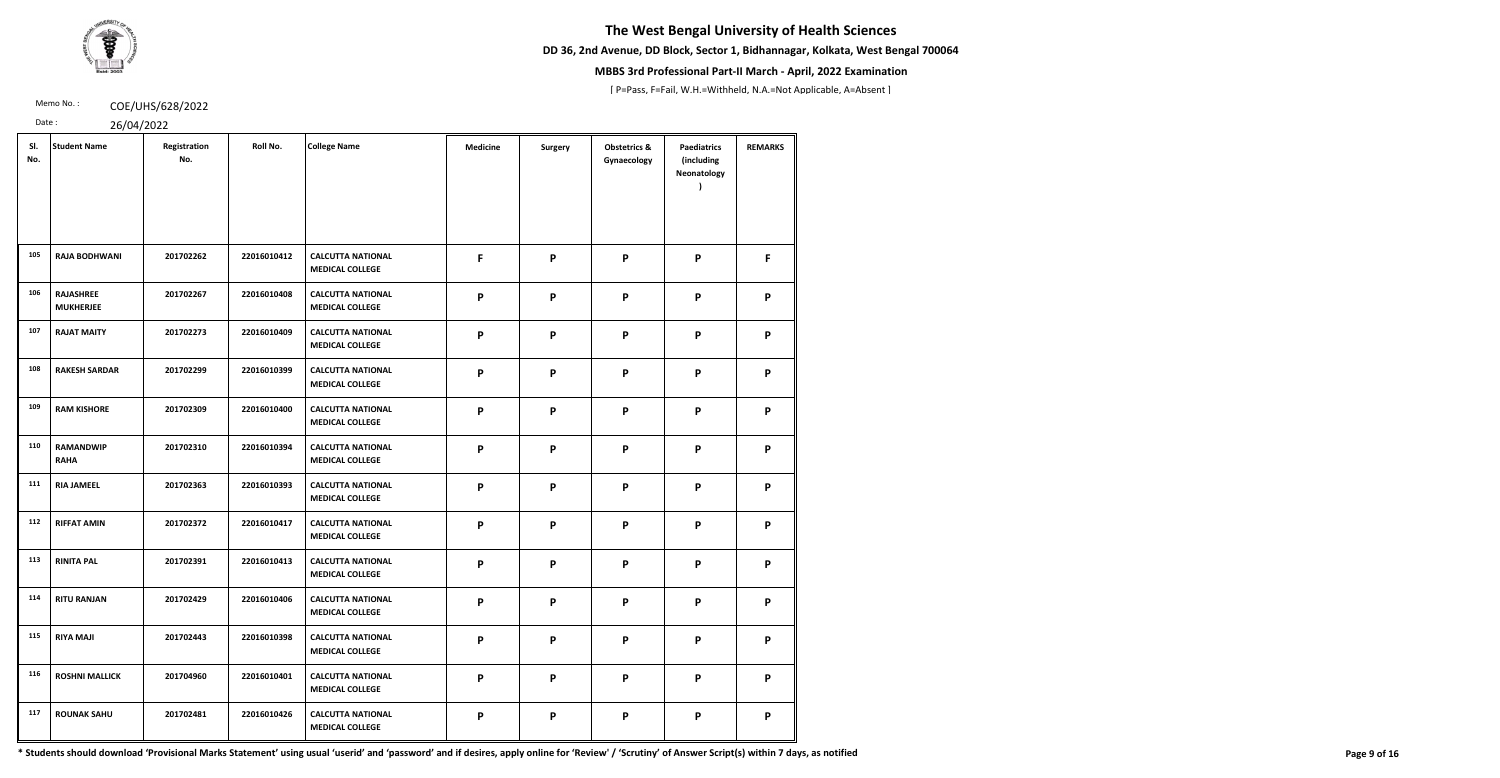**DD 36, 2nd Avenue, DD Block, Sector 1, Bidhannagar, Kolkata, West Bengal 700064**



## **MBBS 3rd Professional Part-II March - April, 2022 Examination**

[ P=Pass, F=Fail, W.H.=Withheld, N.A.=Not Applicable, A=Absent ]

Memo No.: **COE/UHS/628/2022** 

Date : 26/04/2022

| SI.<br>No. | <b>Student Name</b>               | Registration<br>No. | Roll No.    | <b>College Name</b>                                | <b>Medicine</b> | <b>Surgery</b> | <b>Obstetrics &amp;</b><br>Gynaecology | <b>Paediatrics</b><br>(including<br>Neonatology | <b>REMARKS</b> |
|------------|-----------------------------------|---------------------|-------------|----------------------------------------------------|-----------------|----------------|----------------------------------------|-------------------------------------------------|----------------|
| 118        | <b>ROUNAK SARKAR</b>              | 201702482           | 22016010427 | <b>CALCUTTA NATIONAL</b><br><b>MEDICAL COLLEGE</b> | P               | P              | P                                      | P                                               | P              |
| 119        | <b>RUPAM SAHA</b>                 | 241220162017        | 22016010421 | <b>CALCUTTA NATIONAL</b><br><b>MEDICAL COLLEGE</b> | P               | P              | P                                      | P                                               | P              |
| 120        | <b>RUPAYAN</b><br><b>KARMAKAR</b> | 201702518           | 22016010422 | <b>CALCUTTA NATIONAL</b><br><b>MEDICAL COLLEGE</b> | P               | $\mathsf{P}$   | P                                      | $\boldsymbol{\mathsf{P}}$                       | P              |
| 121        | <b>SABARNI DAS</b>                | 201702528           | 22016010416 | <b>CALCUTTA NATIONAL</b><br><b>MEDICAL COLLEGE</b> | P               | P              | P                                      | P                                               | P              |
| 122        | <b>SABUJ DUTTA</b>                | 201702539           | 22016010410 | <b>CALCUTTA NATIONAL</b><br><b>MEDICAL COLLEGE</b> | P               | P              | P                                      | P                                               | P              |
| 123        | <b>SAHNIK</b><br><b>BANERJEE</b>  | 201702581           | 22016010405 | <b>CALCUTTA NATIONAL</b><br><b>MEDICAL COLLEGE</b> | P               | H              | P                                      | P                                               | P              |
| 124        | <b>SAIRINDHRI DE</b>              | 201702591           | 22016010407 | <b>CALCUTTA NATIONAL</b><br><b>MEDICAL COLLEGE</b> | P               | P              | P                                      | $\boldsymbol{\mathsf{P}}$                       | P              |
| 125        | <b>SAKSHI DEY</b>                 | 201702596           | 22016010434 | <b>CALCUTTA NATIONAL</b><br><b>MEDICAL COLLEGE</b> | F               | P              | P                                      | P                                               | F              |
| 126        | <b>SAMRAT NASKAR</b>              | 201702643           | 22016010425 | <b>CALCUTTA NATIONAL</b><br><b>MEDICAL COLLEGE</b> | P               | P              | P                                      | P                                               | P              |
| 127        | <b>SATISH KAUSHIK</b>             | 201702722           | 22016010428 | <b>CALCUTTA NATIONAL</b><br><b>MEDICAL COLLEGE</b> | P               | P              | P                                      | P                                               | P              |
| 128        | <b>SAYAK HAZARI</b>               | 201702748           | 22016010418 | <b>CALCUTTA NATIONAL</b><br><b>MEDICAL COLLEGE</b> | P               | P              | P                                      | P                                               | P              |
| 129        | <b>SAYAN ADAK</b>                 | 201702750           | 22016010419 | <b>CALCUTTA NATIONAL</b><br><b>MEDICAL COLLEGE</b> | P               | P              | P                                      | P                                               | P              |
| 130        | <b>SAYAN BISWAS</b>               | 201702754           | 22016010420 | <b>CALCUTTA NATIONAL</b><br><b>MEDICAL COLLEGE</b> | P               | P              | P                                      | P                                               | P              |

\* Students should download 'Provisional Marks Statement' using usual 'userid' and 'password' and if desires, apply online for 'Review' / 'Scrutiny' of Answer Script(s) within 7 days, as notified Page 10 of 16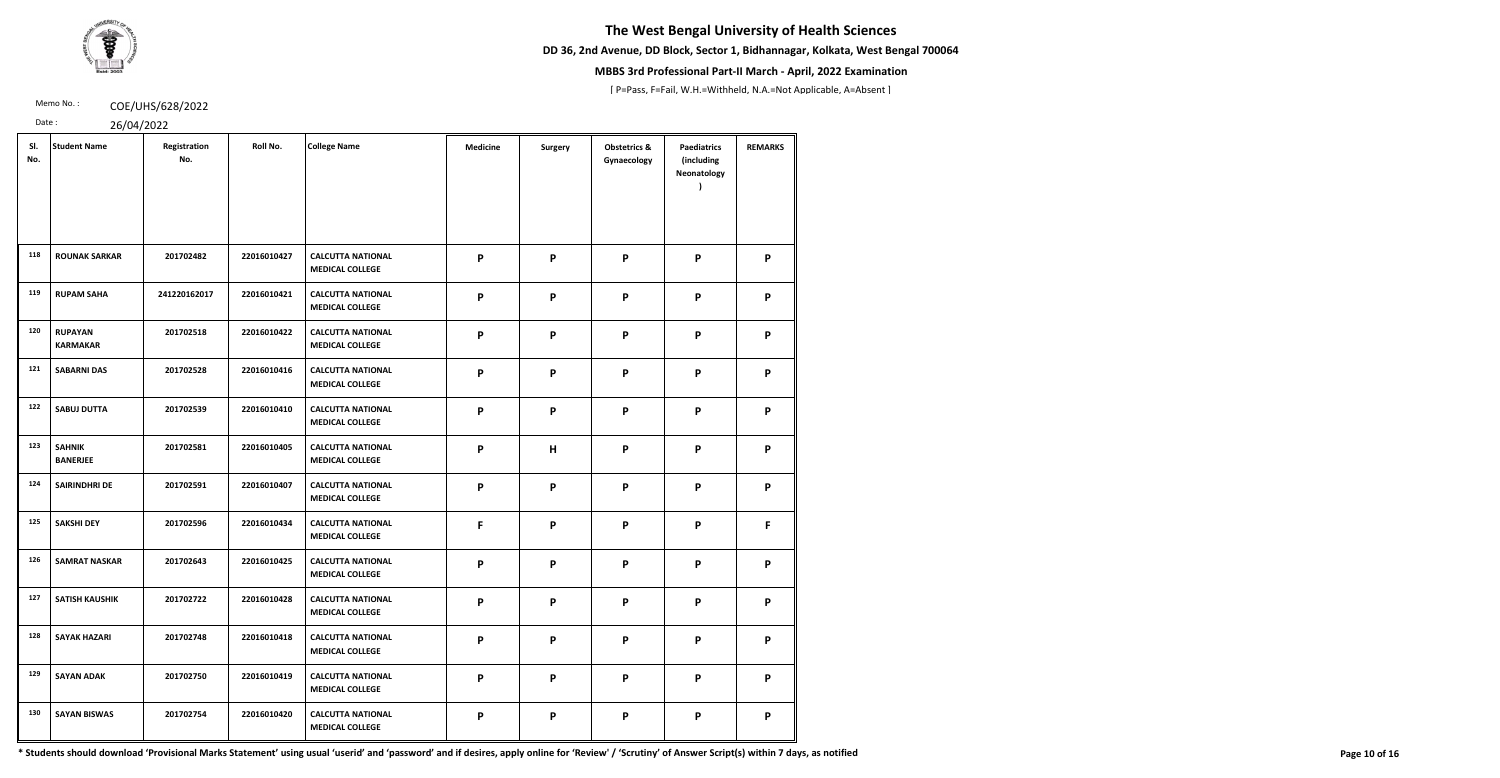**DD 36, 2nd Avenue, DD Block, Sector 1, Bidhannagar, Kolkata, West Bengal 700064**



## **MBBS 3rd Professional Part-II March - April, 2022 Examination**

[ P=Pass, F=Fail, W.H.=Withheld, N.A.=Not Applicable, A=Absent ]

Memo No.: **COE/UHS/628/2022** 

Date : 26/04/2022

|  |  | 20101 |  |
|--|--|-------|--|

| SI.<br>No. | <b>Student Name</b>                 | Registration<br>No. | Roll No.    | <b>College Name</b>                                | <b>Medicine</b> | <b>Surgery</b> | <b>Obstetrics &amp;</b><br>Gynaecology | <b>Paediatrics</b><br>(including<br>Neonatology | <b>REMARKS</b> |
|------------|-------------------------------------|---------------------|-------------|----------------------------------------------------|-----------------|----------------|----------------------------------------|-------------------------------------------------|----------------|
| 131        | <b>SAYAN NASKAR</b>                 | 201702762           | 22016010414 | <b>CALCUTTA NATIONAL</b><br><b>MEDICAL COLLEGE</b> | P               | P              | P                                      | P                                               | P              |
| 132        | <b>SAYANI MANDAL</b>                | 201702780           | 22016010415 | <b>CALCUTTA NATIONAL</b><br><b>MEDICAL COLLEGE</b> | P               | P              | P                                      | P                                               | P              |
| 133        | <b>SAYANTAN ROY</b>                 | 205420162017        | 22016010446 | <b>CALCUTTA NATIONAL</b><br><b>MEDICAL COLLEGE</b> | P               | P              | P                                      | P                                               | P              |
| 134        | <b>SAYEED ANWAR</b><br><b>BABU</b>  | 201702809           | 22016010441 | <b>CALCUTTA NATIONAL</b><br><b>MEDICAL COLLEGE</b> | P               | P              | $\boldsymbol{\mathsf{P}}$              | $\boldsymbol{\mathsf{P}}$                       | P              |
| 135        | <b>SHALINI GIRI</b>                 | 201702848           | 22016010429 | <b>CALCUTTA NATIONAL</b><br><b>MEDICAL COLLEGE</b> | P               | P              | P                                      | P                                               | P              |
| 136        | <b>SHANKARAM</b><br><b>BANERJEE</b> | 201702859           | 22016010430 | <b>CALCUTTA NATIONAL</b><br><b>MEDICAL COLLEGE</b> | P               | P              | P                                      | $\boldsymbol{\mathsf{P}}$                       | P              |
| 137        | <b>SHILPITA GIRI</b>                | 201702906           | 22016010313 | <b>CALCUTTA NATIONAL</b><br><b>MEDICAL COLLEGE</b> | P               | P              | P                                      | $\boldsymbol{\mathsf{P}}$                       | P              |
| 138        | <b>SHIVAM</b><br><b>AGARWAL</b>     | 201702915           | 22016010445 | <b>CALCUTTA NATIONAL</b><br><b>MEDICAL COLLEGE</b> | P               | $\mathsf{P}$   | P                                      | $\boldsymbol{\mathsf{P}}$                       | P              |
| 139        | <b>SHUBHADIP</b><br><b>GHOSH</b>    | 201702988           | 22016010303 | <b>CALCUTTA NATIONAL</b><br><b>MEDICAL COLLEGE</b> | P               | P              | P                                      | P                                               | P              |
| 140        | <b>SHUBHAM</b><br><b>GOYAL</b>      | 201702994           | 22016010304 | <b>CALCUTTA NATIONAL</b><br><b>MEDICAL COLLEGE</b> | P               | P              | P                                      | P                                               | P              |
| 141        | <b>SHUBHAM</b><br><b>SHARMA</b>     | 201705718           | 22016010298 | <b>CALCUTTA NATIONAL</b><br><b>MEDICAL COLLEGE</b> | P               | P              | P                                      | P                                               | P              |
| 142        | <b>SK ARIF HOSSAIN</b>              | 201703045           | 22016010473 | <b>CALCUTTA NATIONAL</b><br><b>MEDICAL COLLEGE</b> | P               | P              | P                                      | P                                               | P              |
| 143        | <b>SK NASIM</b><br><b>MEHMUD</b>    | 201703052           | 22016010435 | <b>CALCUTTA NATIONAL</b><br><b>MEDICAL COLLEGE</b> | P               | P              | P                                      | P                                               | P              |

\* Students should download 'Provisional Marks Statement' using usual 'userid' and 'password' and if desires, apply online for 'Review' / 'Scrutiny' of Answer Script(s) within 7 days, as notified Page 11 of 16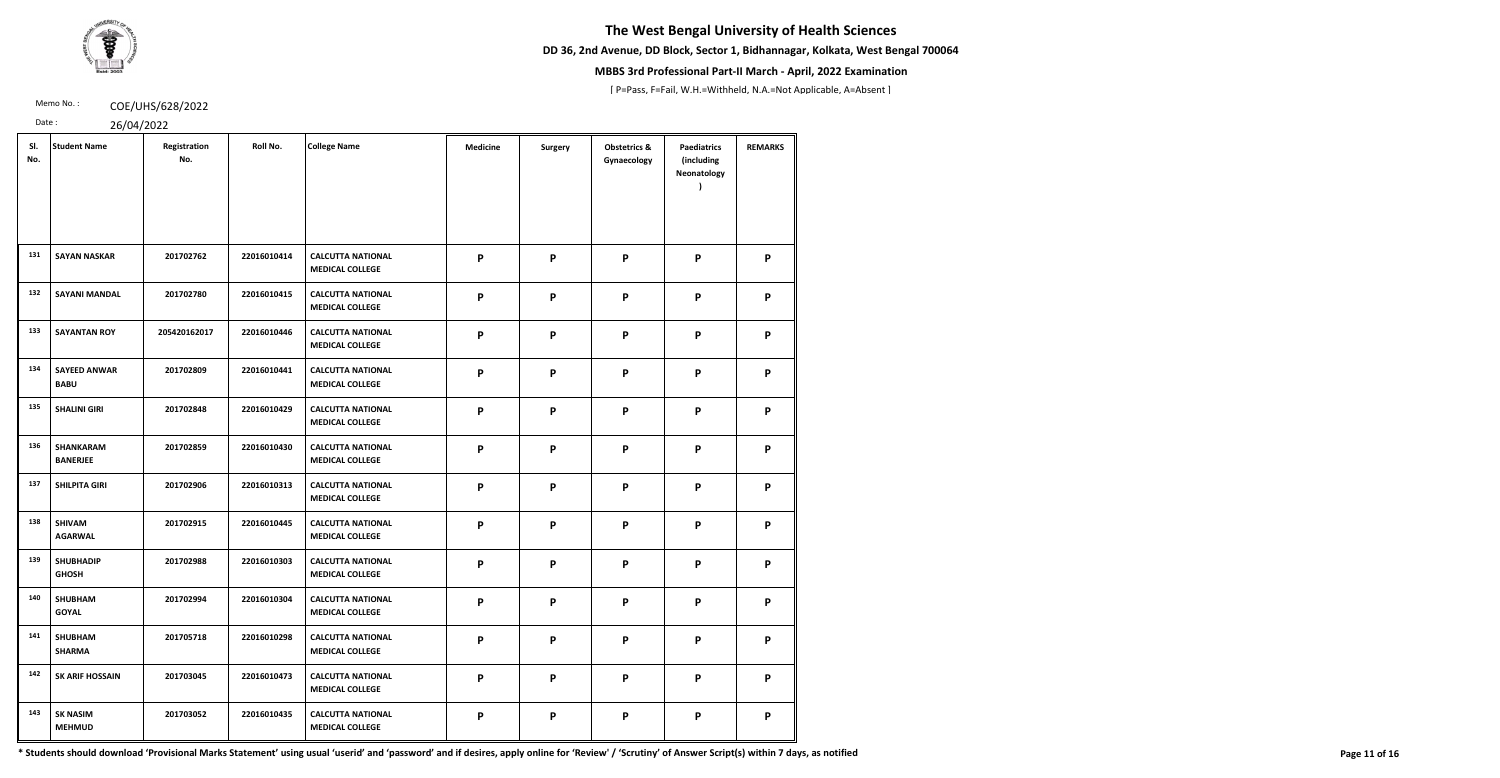**DD 36, 2nd Avenue, DD Block, Sector 1, Bidhannagar, Kolkata, West Bengal 700064**



## **MBBS 3rd Professional Part-II March - April, 2022 Examination**

[ P=Pass, F=Fail, W.H.=Withheld, N.A.=Not Applicable, A=Absent ]

Memo No.: **COE/UHS/628/2022** 

Date : 26/04/2022

|  | 20/21 |  |
|--|-------|--|

| SI.<br>No. | <b>Student Name</b>                      | Registration<br>No. | Roll No.    | <b>College Name</b>                                | <b>Medicine</b> | <b>Surgery</b> | <b>Obstetrics &amp;</b><br>Gynaecology | <b>Paediatrics</b><br>(including<br>Neonatology | <b>REMARKS</b> |
|------------|------------------------------------------|---------------------|-------------|----------------------------------------------------|-----------------|----------------|----------------------------------------|-------------------------------------------------|----------------|
| 144        | <b>SK NOOR HASAN</b>                     | 201703053           | 22016010436 | <b>CALCUTTA NATIONAL</b><br><b>MEDICAL COLLEGE</b> | P               | P              | P                                      | P                                               | P              |
| 145        | <b>SNEHA MITTRA</b>                      | 201703070           | 22016010431 | <b>CALCUTTA NATIONAL</b><br><b>MEDICAL COLLEGE</b> | P               | P              | P                                      | P                                               | P              |
| 146        | <b>SNEHA</b><br><b>SAMANTA</b>           | 201703074           | 22016010423 | <b>CALCUTTA NATIONAL</b><br><b>MEDICAL COLLEGE</b> | P               | P              | P                                      | P                                               | P              |
| 147        | <b>SNEHASREE</b><br><b>CHATTOPADHYAY</b> | 201703082           | 22016010424 | <b>CALCUTTA NATIONAL</b><br><b>MEDICAL COLLEGE</b> | P               | P              | P                                      | P                                               | P              |
| 148        | <b>SOHINI</b><br><b>CHATTERJEE</b>       | 201703099           | 22016010454 | <b>CALCUTTA NATIONAL</b><br><b>MEDICAL COLLEGE</b> | P               | P              | P                                      | P                                               | P              |
| 149        | <b>SOUMI MANDAL</b>                      | 201703147           | 22016010474 | <b>CALCUTTA NATIONAL</b><br><b>MEDICAL COLLEGE</b> | P               | P              | P                                      | $\boldsymbol{\mathsf{P}}$                       | P              |
| 150        | <b>SOUMIK HALDAR</b>                     | 201703152           | 22016010475 | <b>CALCUTTA NATIONAL</b><br><b>MEDICAL COLLEGE</b> | F               | F              | F                                      | F                                               | F.             |
| 151        | <b>SOUMODEEP</b><br><b>CHANDRA</b>       | 201703164           | 22016010442 | <b>CALCUTTA NATIONAL</b><br><b>MEDICAL COLLEGE</b> | P               | P              | P                                      | P                                               | P              |
| 152        | SOUMYA<br><b>MUKHERJEE</b>               | 201703169           | 22016010437 | <b>CALCUTTA NATIONAL</b><br><b>MEDICAL COLLEGE</b> | P               | P              | P                                      | P                                               | P              |
| 153        | SOUMYADEEP<br><b>MONDAL</b>              | 201703178           | 22016010438 | <b>CALCUTTA NATIONAL</b><br><b>MEDICAL COLLEGE</b> | P               | P              | P                                      | P                                               | P              |
| 154        | <b>SOUMYO ATTA</b>                       | 027920162017        | 22016010432 | <b>CALCUTTA NATIONAL</b><br><b>MEDICAL COLLEGE</b> | P               | P              | P                                      | P                                               | P              |
| 155        | <b>SOUNAK RAY</b>                        | 201703191           | 22016010433 | <b>CALCUTTA NATIONAL</b><br><b>MEDICAL COLLEGE</b> | P               | P              | P                                      | P                                               | P              |
| 156        | <b>SOURAV</b><br><b>CHOUDHURY</b>        | 201703198           | 22016010387 | <b>CALCUTTA NATIONAL</b><br><b>MEDICAL COLLEGE</b> | P               | P              | P                                      | P                                               | P              |

\* Students should download 'Provisional Marks Statement' using usual 'userid' and 'password' and if desires, apply online for 'Review' / 'Scrutiny' of Answer Script(s) within 7 days, as notified Page 12 of 16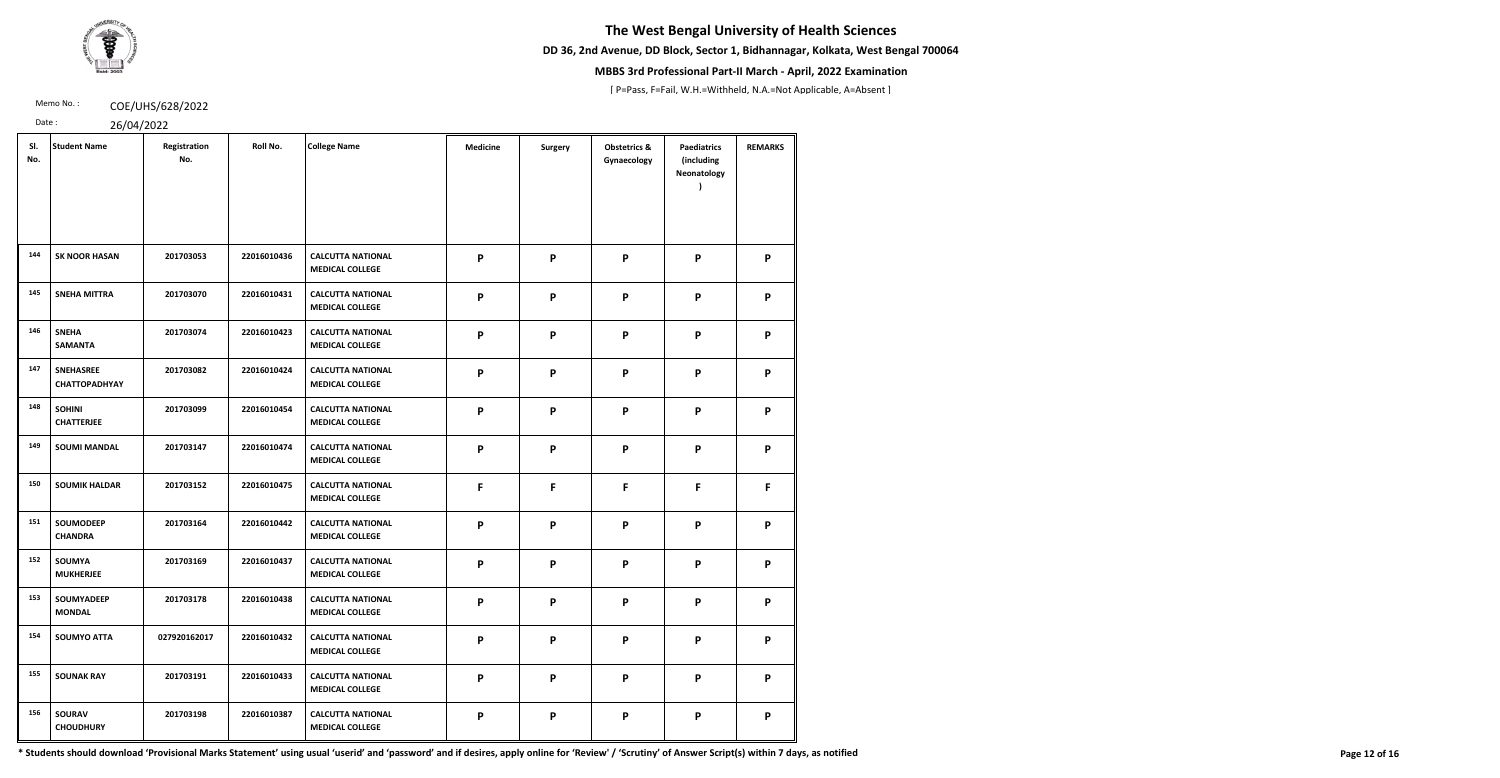**DD 36, 2nd Avenue, DD Block, Sector 1, Bidhannagar, Kolkata, West Bengal 700064**



## **MBBS 3rd Professional Part-II March - April, 2022 Examination**

[ P=Pass, F=Fail, W.H.=Withheld, N.A.=Not Applicable, A=Absent ]

Memo No.: **COE/UHS/628/2022** 

Date : 26/04/2022

| SI.<br>No. | <b>Student Name</b>                | Registration<br>No. | Roll No.    | <b>College Name</b>                                | <b>Medicine</b>           | <b>Surgery</b> | <b>Obstetrics &amp;</b><br>Gynaecology | <b>Paediatrics</b><br>(including<br>Neonatology | <b>REMARKS</b> |
|------------|------------------------------------|---------------------|-------------|----------------------------------------------------|---------------------------|----------------|----------------------------------------|-------------------------------------------------|----------------|
| 157        | <b>SOURAV</b><br><b>SHARMA</b>     | 201703211           | 22016010476 | <b>CALCUTTA NATIONAL</b><br><b>MEDICAL COLLEGE</b> | P                         | P              | P                                      | P                                               | P              |
| 158        | <b>SOURAV THAKUR</b>               | 201703212           | 22016010477 | <b>CALCUTTA NATIONAL</b><br><b>MEDICAL COLLEGE</b> | P                         | P              | P                                      | P                                               | P              |
| 159        | <b>SOUVAGHYA</b><br><b>BOSE</b>    | 201703218           | 22016010449 | <b>CALCUTTA NATIONAL</b><br><b>MEDICAL COLLEGE</b> | P                         | P              | P                                      | P                                               | P              |
| 160        | <b>SOUVIK DAS</b>                  | 201703225           | 22016010450 | <b>CALCUTTA NATIONAL</b><br><b>MEDICAL COLLEGE</b> | P                         | P              | P                                      | P                                               | P              |
| 161        | <b>SOUVIK GHOSH</b>                | 201703229           | 22016010451 | <b>CALCUTTA NATIONAL</b><br><b>MEDICAL COLLEGE</b> | P                         | P              | P                                      | P                                               | P              |
| 162        | <b>SPANDAN</b><br><b>AGARWAL</b>   | 201703239           | 22016010443 | <b>CALCUTTA NATIONAL</b><br><b>MEDICAL COLLEGE</b> | $\boldsymbol{\mathsf{P}}$ | P              | P                                      | P                                               | P              |
| 163        | <b>SRABAN SINHA</b>                | 201703243           | 22016010444 | <b>CALCUTTA NATIONAL</b><br><b>MEDICAL COLLEGE</b> | F                         | P              | P                                      | P                                               | F              |
| 164        | <b>SREEPARNA DAS</b>               | 201703253           | 22016010439 | <b>CALCUTTA NATIONAL</b><br><b>MEDICAL COLLEGE</b> | P                         | P              | P                                      | P                                               | P              |
| 165        | <b>SRIDISHA SETT</b>               | 201703267           | 22016010440 | <b>CALCUTTA NATIONAL</b><br><b>MEDICAL COLLEGE</b> | P                         | P              | P                                      | P                                               | P              |
| 166        | <b>SUBHAJIT</b><br><b>SAMADDAR</b> | 201703302           | 22016010490 | <b>CALCUTTA NATIONAL</b><br><b>MEDICAL COLLEGE</b> | F                         | P              | P                                      | P                                               | F              |
| 167        | <b>SUBHRAJYOTI</b><br><b>DEY</b>   | 201703332           | 22016010312 | <b>CALCUTTA NATIONAL</b><br><b>MEDICAL COLLEGE</b> | P                         | P              | P                                      | P                                               | P              |
| 168        | <b>SUFIA KAMAL</b>                 | 201703390           | 22016010452 | <b>CALCUTTA NATIONAL</b><br><b>MEDICAL COLLEGE</b> | P                         | P              | P                                      | P                                               | P              |
| 169        | <b>SULAGNA DEY</b>                 | 201703417           | 22016010457 | <b>CALCUTTA NATIONAL</b><br><b>MEDICAL COLLEGE</b> | P                         | P              | P                                      | P                                               | P              |

\* Students should download 'Provisional Marks Statement' using usual 'userid' and 'password' and if desires, apply online for 'Review' / 'Scrutiny' of Answer Script(s) within 7 days, as notified Page 13 of 16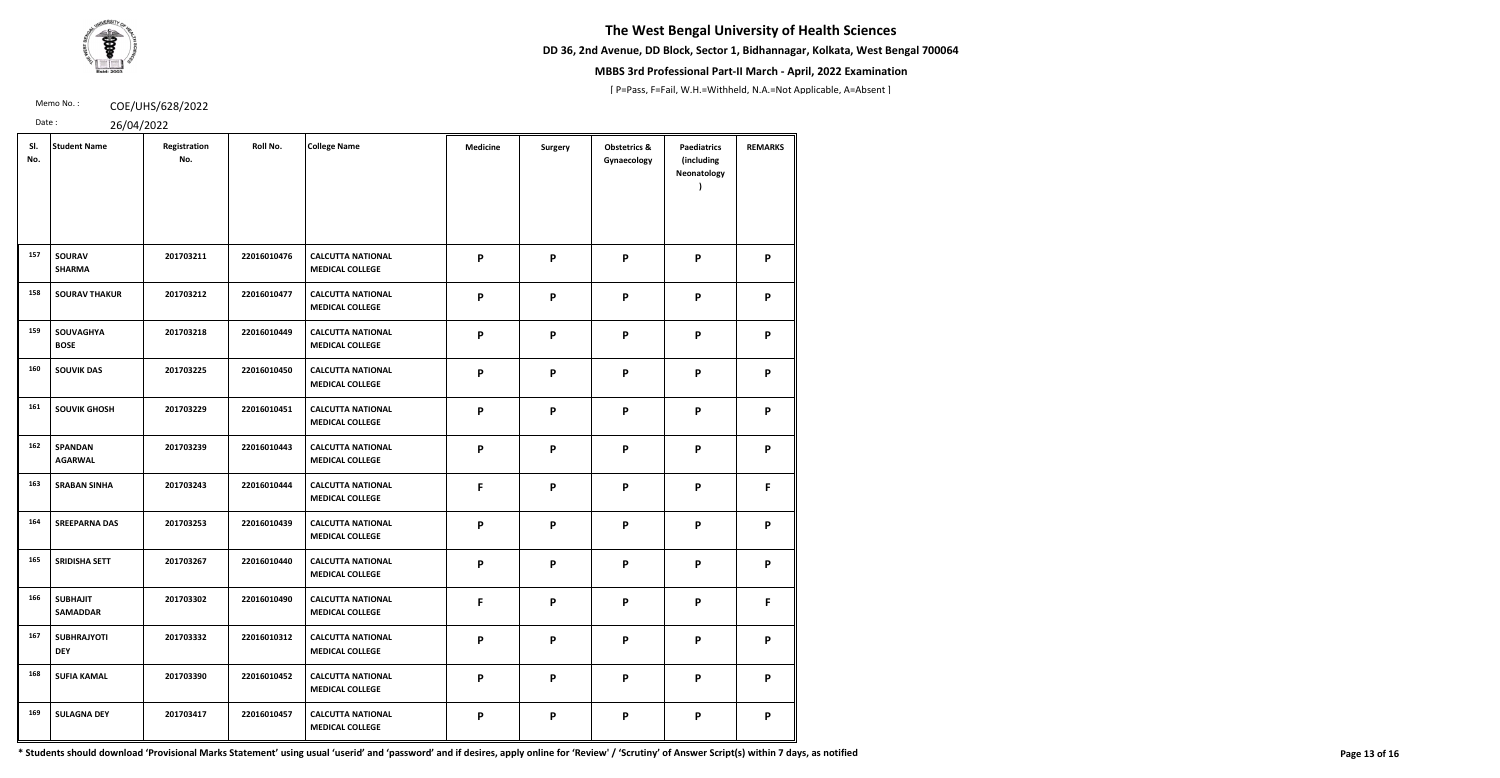**DD 36, 2nd Avenue, DD Block, Sector 1, Bidhannagar, Kolkata, West Bengal 700064**



## **MBBS 3rd Professional Part-II March - April, 2022 Examination**

[ P=Pass, F=Fail, W.H.=Withheld, N.A.=Not Applicable, A=Absent ]

Memo No.: **COE/UHS/628/2022** 

Date : 26/04/2022

|  | 20101 |  |
|--|-------|--|

| SI.<br>No. | <b>Student Name</b>                      | Registration<br>No. | Roll No.    | <b>College Name</b>                                | <b>Medicine</b> | <b>Surgery</b> | <b>Obstetrics &amp;</b><br>Gynaecology | <b>Paediatrics</b><br>(including<br>Neonatology | <b>REMARKS</b> |
|------------|------------------------------------------|---------------------|-------------|----------------------------------------------------|-----------------|----------------|----------------------------------------|-------------------------------------------------|----------------|
| 170        | <b>SULAGNA</b><br><b>HALDER</b>          | 201703418           | 22016010458 | <b>CALCUTTA NATIONAL</b><br><b>MEDICAL COLLEGE</b> | P               | P              | P                                      | P                                               | P              |
| 171        | <b>SUMIT KUMAR</b><br><b>SHAW</b>        | 201703458           | 22016010308 | <b>CALCUTTA NATIONAL</b><br><b>MEDICAL COLLEGE</b> | P               | P              | P                                      | P                                               | P              |
| 172        | <b>SUMONA BARUA</b>                      | 201703468           | 22016010309 | <b>CALCUTTA NATIONAL</b><br><b>MEDICAL COLLEGE</b> | P               | P              | P                                      | P                                               | P              |
| 173        | <b>SUPRADIP GAYEN</b>                    | 201703498           | 22016010448 | <b>CALCUTTA NATIONAL</b><br><b>MEDICAL COLLEGE</b> | P               | P              | P                                      | P                                               | P              |
| 174        | <b>SUPRIYA</b><br><b>HANSDA</b>          | 201703511           | 22016010447 | <b>CALCUTTA NATIONAL</b><br><b>MEDICAL COLLEGE</b> | P               | P              | P                                      | P                                               | P              |
| 175        | <b>SURAJ SHAIKH</b>                      | 201703517           | 22016010460 | <b>CALCUTTA NATIONAL</b><br><b>MEDICAL COLLEGE</b> | P               | P              | P                                      | P                                               | P              |
| 176        | <b>SURANJANA</b><br><b>CHATTOPADHYAY</b> | 201703522           | 22016010461 | <b>CALCUTTA NATIONAL</b><br><b>MEDICAL COLLEGE</b> | P               | P              | P                                      | P                                               | P              |
| 177        | <b>SWADESH</b><br><b>MONDAL</b>          | 201703586           | 22016010383 | <b>CALCUTTA NATIONAL</b><br><b>MEDICAL COLLEGE</b> | P               | P              | P                                      | P                                               | P              |
| 178        | <b>SWASTIKA</b><br><b>NANDI</b>          | 201703622           | 22016010455 | <b>CALCUTTA NATIONAL</b><br><b>MEDICAL COLLEGE</b> | P               | P              | P                                      | P                                               | P              |
| 179        | <b>SWETA RANJAN</b>                      | 201703635           | 22016010478 | <b>CALCUTTA NATIONAL</b><br><b>MEDICAL COLLEGE</b> | P               | P              | P                                      | P                                               | P              |
| 180        | <b>SYED TANIA</b><br>YEASMIN             | 201703639           | 22016010453 | <b>CALCUTTA NATIONAL</b><br><b>MEDICAL COLLEGE</b> | P               | P              | P                                      | P                                               | P              |
| 181        | <b>TAHAMINA</b><br><b>PARVIN</b>         | 201703643           | 22016010310 | <b>CALCUTTA NATIONAL</b><br><b>MEDICAL COLLEGE</b> | P               | P              | P                                      | P                                               | P              |
| 182        | <b>TAJ MOHAMMAD</b><br><b>SARDAR</b>     | 201703646           | 22016010311 | <b>CALCUTTA NATIONAL</b><br><b>MEDICAL COLLEGE</b> | P               | P              | P                                      | P                                               | P              |

\* Students should download 'Provisional Marks Statement' using usual 'userid' and 'password' and if desires, apply online for 'Review' / 'Scrutiny' of Answer Script(s) within 7 days, as notified Page 14 of 16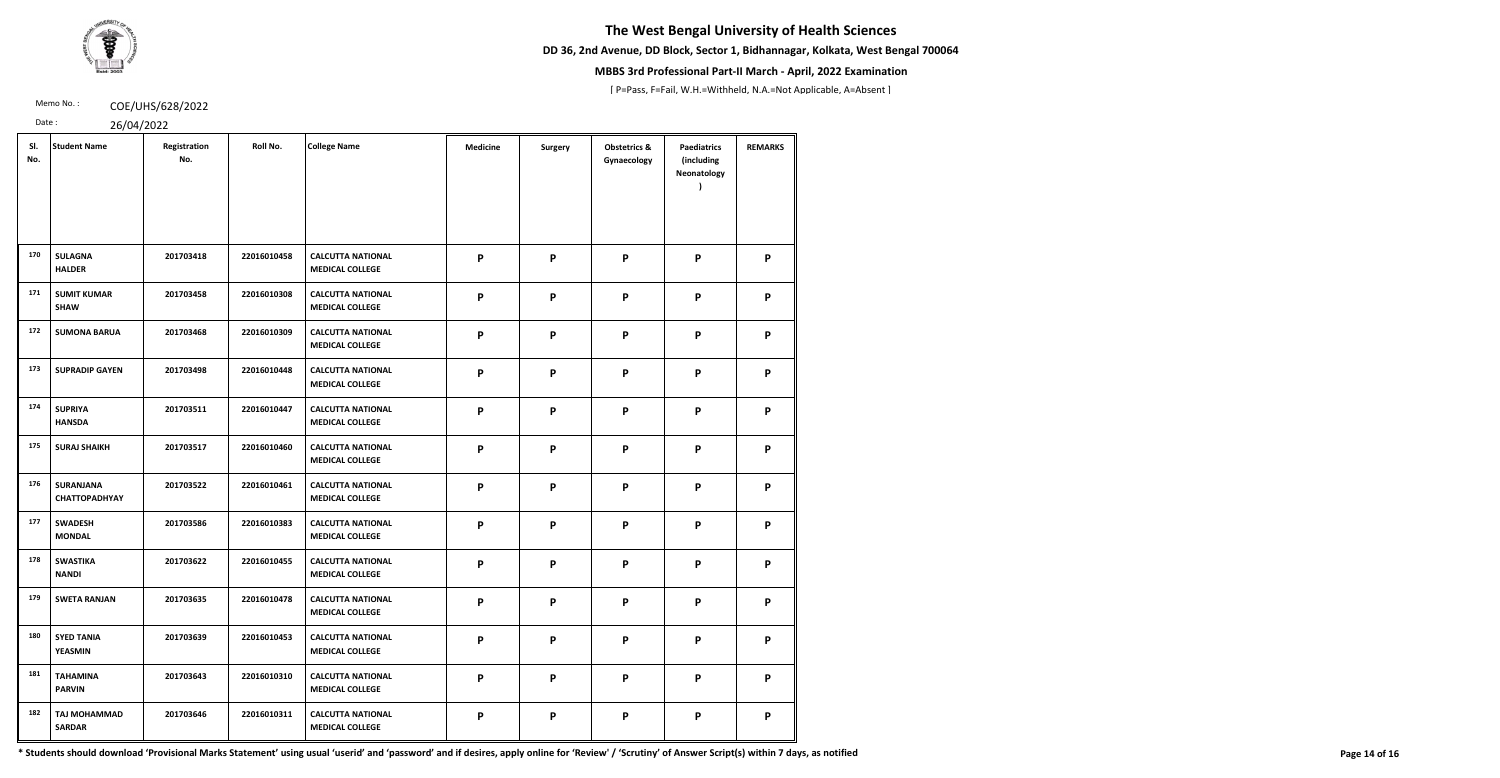**DD 36, 2nd Avenue, DD Block, Sector 1, Bidhannagar, Kolkata, West Bengal 700064**



## **MBBS 3rd Professional Part-II March - April, 2022 Examination**

[ P=Pass, F=Fail, W.H.=Withheld, N.A.=Not Applicable, A=Absent ]

Memo No.: **COE/UHS/628/2022** 

Date : 26/04/2022

| 20101 |  |  |  |
|-------|--|--|--|

| SI.<br>No. | <b>Student Name</b>                 | Registration<br>No. | Roll No.    | <b>College Name</b>                                | <b>Medicine</b>           | <b>Surgery</b> | <b>Obstetrics &amp;</b><br>Gynaecology | <b>Paediatrics</b><br>(including<br>Neonatology | <b>REMARKS</b> |
|------------|-------------------------------------|---------------------|-------------|----------------------------------------------------|---------------------------|----------------|----------------------------------------|-------------------------------------------------|----------------|
| 183        | <b>TANIA BARMAN</b>                 | 201703670           | 22016010465 | <b>CALCUTTA NATIONAL</b><br><b>MEDICAL COLLEGE</b> | P                         | P              | $\boldsymbol{\mathsf{P}}$              | P                                               | P              |
| 184        | <b>TANISA DAS</b>                   | 201703679           | 22016010466 | <b>CALCUTTA NATIONAL</b><br><b>MEDICAL COLLEGE</b> | P                         | P              | P                                      | P                                               | P              |
| 185        | <b>TANMOY SAHA</b>                  | 201703691           | 22016010462 | <b>CALCUTTA NATIONAL</b><br><b>MEDICAL COLLEGE</b> | $\mathsf{P}$              | P              | P                                      | P                                               | P              |
| 186        | <b>TANU PRIYA</b>                   | 201703695           | 22016010463 | <b>CALCUTTA NATIONAL</b><br><b>MEDICAL COLLEGE</b> | P                         | P              | P                                      | P                                               | P              |
| 187        | <b>TANUSRI BAURI</b>                | 201703704           | 22016010495 | <b>CALCUTTA NATIONAL</b><br><b>MEDICAL COLLEGE</b> | $\boldsymbol{\mathsf{P}}$ | P              | $\boldsymbol{\mathsf{P}}$              | P                                               | P              |
| 188        | <b>TAULIK SARKAR</b>                | 201703727           | 22016010493 | <b>CALCUTTA NATIONAL</b><br><b>MEDICAL COLLEGE</b> | P                         | P              | P                                      | P                                               | P              |
| 189        | <b>TIYASHA DAS</b>                  | 201703743           | 22016010385 | <b>CALCUTTA NATIONAL</b><br><b>MEDICAL COLLEGE</b> | $\mathsf{P}$              | $\mathsf{P}$   | P                                      | P                                               | P              |
| 190        | <b>TIYASHA</b><br><b>MONDAL</b>     | 201703746           | 22016010384 | <b>CALCUTTA NATIONAL</b><br><b>MEDICAL COLLEGE</b> | P                         | P              | P                                      | P                                               | P              |
| 191        | <b>TRIDHA</b><br><b>CHAKRABORTY</b> | 201703748           | 22016010386 | <b>CALCUTTA NATIONAL</b><br><b>MEDICAL COLLEGE</b> | P                         | P              | P                                      | P                                               | P              |
| 192        | <b>TRIPARNA</b><br><b>MANDAL</b>    | 201703754           | 22016010388 | <b>CALCUTTA NATIONAL</b><br><b>MEDICAL COLLEGE</b> | $\mathsf{P}$              | P              | $\mathsf{P}$                           | P                                               | P              |
| 193        | <b>TUBAI</b><br><b>SWARNAKAR</b>    | 201703766           | 22016010491 | <b>CALCUTTA NATIONAL</b><br><b>MEDICAL COLLEGE</b> | $\mathsf{P}$              | P              | P                                      | P                                               | P              |
| 194        | <b>UPAMANYU</b><br><b>DATTA</b>     | 201703793           | 22016010467 | <b>CALCUTTA NATIONAL</b><br><b>MEDICAL COLLEGE</b> | F                         | F              | F                                      | F                                               | F              |
| 195        | <b>UPASANA GOND</b>                 | 201703795           | 22016010468 | <b>CALCUTTA NATIONAL</b><br><b>MEDICAL COLLEGE</b> | $\mathsf{P}$              | $\mathsf{P}$   | P                                      | P                                               | P              |

\* Students should download 'Provisional Marks Statement' using usual 'userid' and 'password' and if desires, apply online for 'Review' / 'Scrutiny' of Answer Script(s) within 7 days, as notified Page 15 of 16